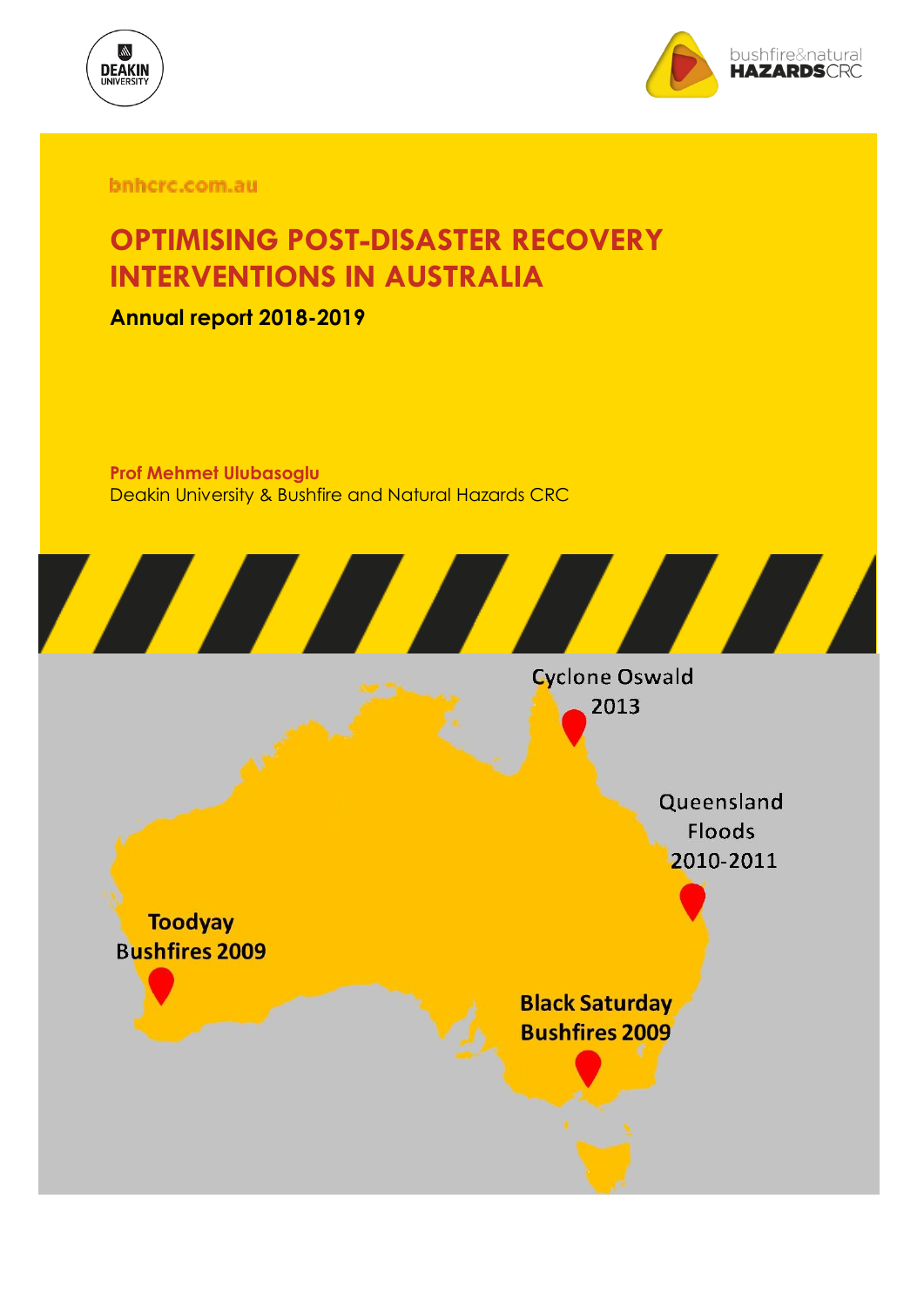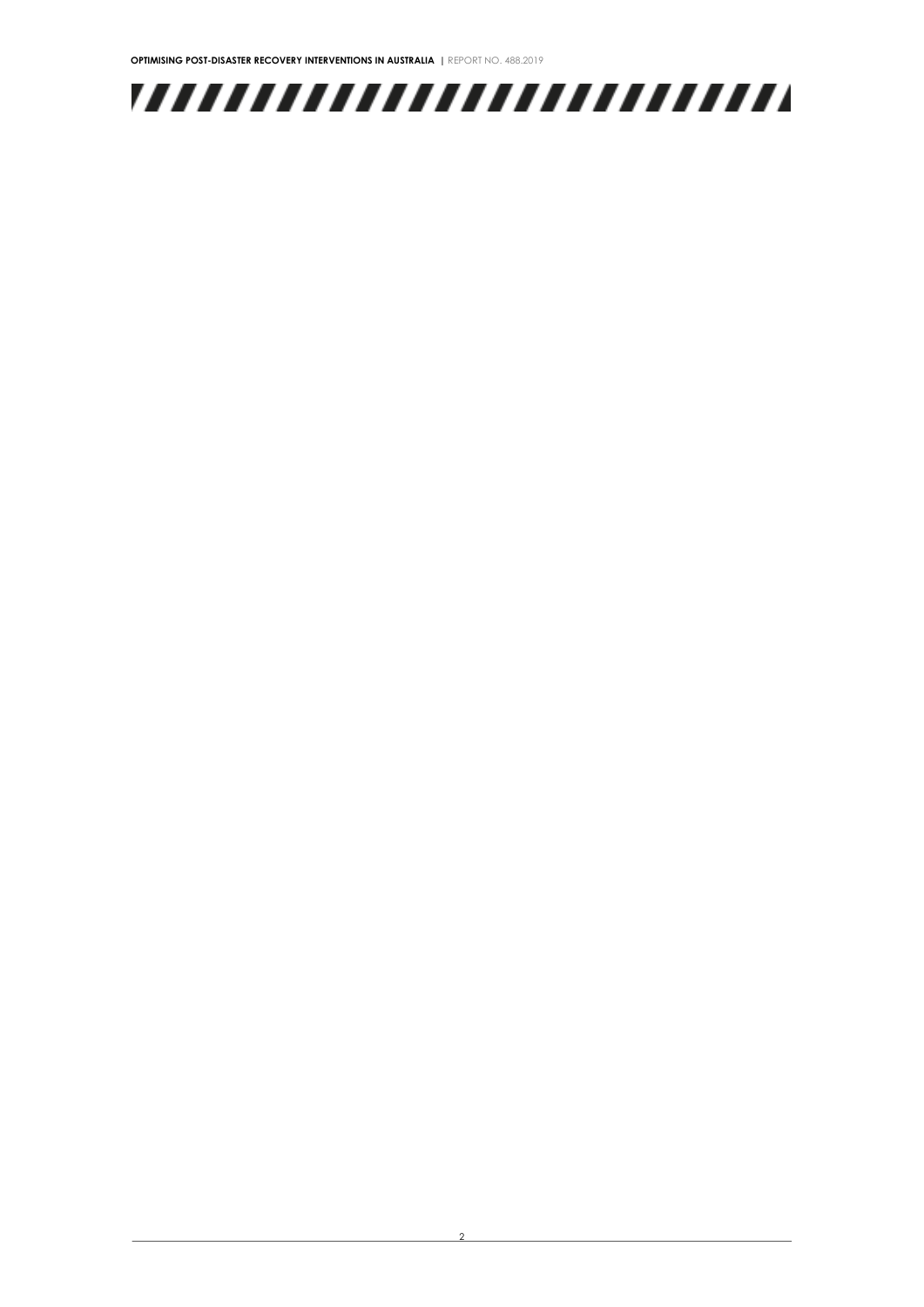

| Version        | <b>Release history</b>      | Date       |
|----------------|-----------------------------|------------|
| 1 <sub>0</sub> | Initial release of document | 09/07/2019 |



**Australian Government** Department of Industry, **Innovation and Science** 

**Business** Cooperative Research Centres Programme

All material in this document, except as identified below, is licensed under the Creative Commons Attribution-Non-Commercial 4.0 International Licence.

Material not licensed under the Creative Commons licence:

- Department of Industry, Innovation and Science logo Cooperative Research Centres Programme logo
- Bushfire and Natural Hazards CRC logo
- Any other logos
- All photographs, graphics and figures

All content not licenced under the Creative Commons licence is all rights reserved. Permission must be sought from the copyright owner to use this material.



#### **Disclaimer:**

Deakin University and the Bushfire and Natural Hazards CRC advise that the information contained in this publication comprises general statements based on scientific research. The reader is advised and needs to be aware that such information may be incomplete or unable to be used in any specific situation. No reliance or actions must therefore be made on that information without seeking prior expert professional, scientific and technical advice. To the extent permitted by law, Deakin University and the Bushfire and Natural Hazards CRC (including its employees and consultants) exclude all liability to any person for any<br>consequences, including-but-not-limited-to-all-losses, damages, costs, expenses<br>and any other compensation, arising directly or indirectly from using t publication (in part or in whole) and any information or material contained in it.

#### **Publisher:**

Bushfire and Natural Hazards CRC

June 2019

Citation: Ulubasoglu, M 2019. Optimising post-disaster recovery interventions in Australia, Bushfire and Natural Hazards CRC, Melbourne.

Cover: An illustration of several major natural disasters ranging around Australia. Credit: Mehmet Ulubasoglu.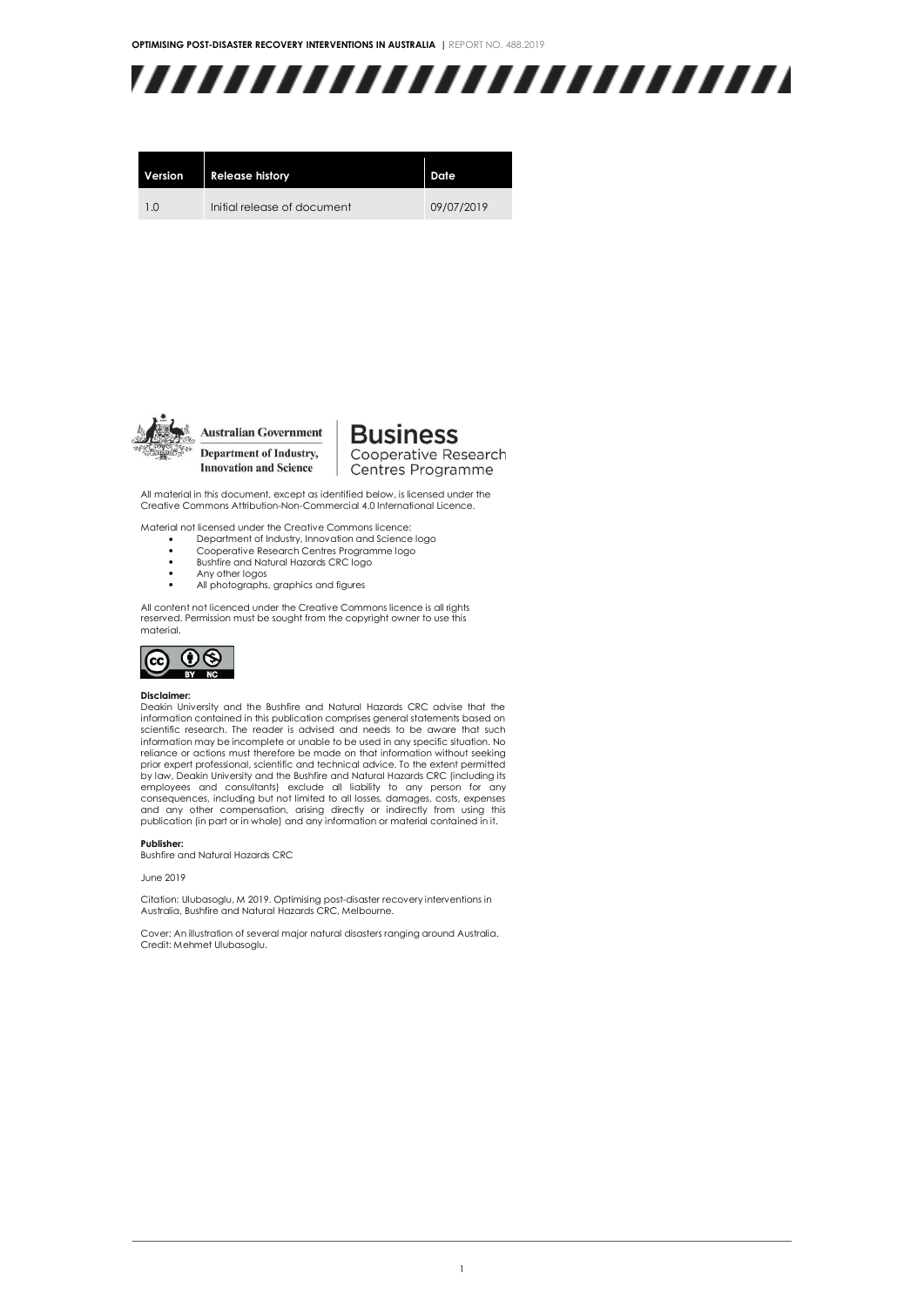# 

## **TABLE OF CONTENTS**

| <b>ACKNOWLEDGMENTS</b>                                                                                                                                                                                                                      | 4                                |
|---------------------------------------------------------------------------------------------------------------------------------------------------------------------------------------------------------------------------------------------|----------------------------------|
| <b>EXECUTIVE SUMMARY</b>                                                                                                                                                                                                                    | 5                                |
| <b>END-USER PROJECT IMPACT STATEMENT</b>                                                                                                                                                                                                    | 6                                |
| <b>INTRODUCTION</b>                                                                                                                                                                                                                         | $\overline{\mathbf{z}}$          |
| <b>BACKGROUND</b>                                                                                                                                                                                                                           | 8                                |
| <b>RESEARCH APPROACH</b>                                                                                                                                                                                                                    | 9                                |
| <b>KEY MILESTONES</b><br>Major milestones<br>1. Short term results finalised for three case studies<br>2. Demographic profiling for three case studies completed<br>3. Paper published in Economics record                                  | 13<br>13<br>13<br>16<br>17       |
| <b>UTILISATION AND IMPACT</b><br>Summary<br>Output 1 - VIC BSB 2009 Short-term findings<br>Output 2 - QLD Floods 2010-11 Short-term findings<br>Output 3 - WA Toodyay Bushfire 2009 Short-term findings<br>Output 4 - Demographic profiling | 19<br>19<br>19<br>22<br>24<br>25 |
| <b>NEXT STEPS</b>                                                                                                                                                                                                                           | 26                               |
| <b>PUBLICATIONS LIST</b><br>Peer Reviewed Journal Articles<br><b>Conference Papers</b><br>Other                                                                                                                                             | 27<br>27<br>27<br>27             |
| <b>TEAM MEMBERS</b><br>Research Team<br>End-Users<br><b>REFERENCES</b>                                                                                                                                                                      | 28<br>28<br>29<br>30             |
|                                                                                                                                                                                                                                             |                                  |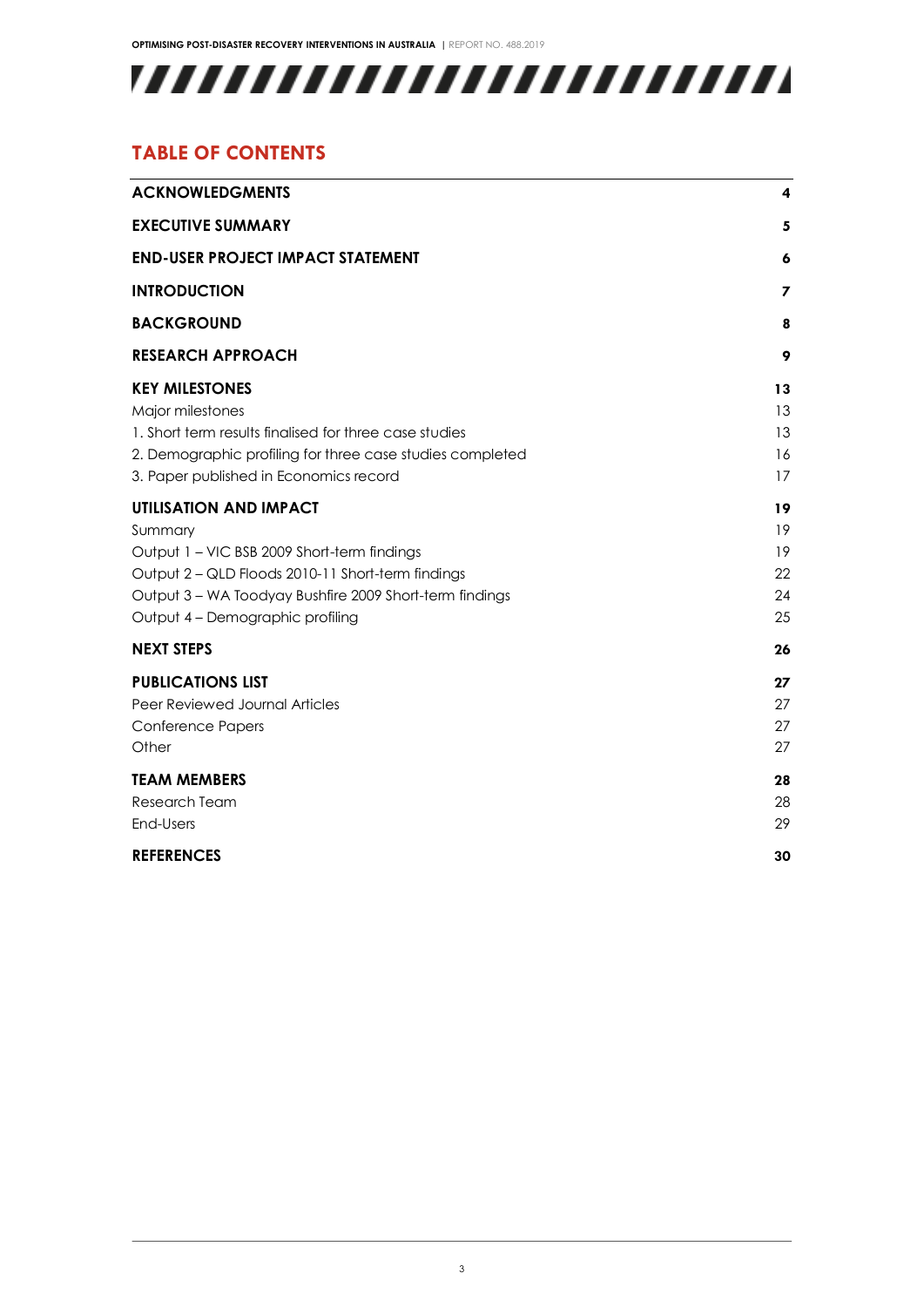# <span id="page-4-0"></span>**ACKNOWLEDGMENTS**

As academic researchers, our primary focus is producing high quality research and rigorously examining the effects that natural disasters have on our local communities and economies.

But to deliver socially meaningful and impactful research, we need to work closely with our governmental and research counterparts, so that our research directly answers questions our policy makers are grappling with and makes our Australian communities safer and more resilient to natural disasters.

Our partnership with Bushfire and Natural Hazards CRC (BNHCRC) has been a fantastic avenue for doing that. We are very grateful to its dedicated and passionate staff who have facilitated these conversations and pushed for greater utilisation of our research among our end-users and beyond.

We thank our lead end-user, Ed Pikusa from the Department for Environment and Water (SA), who has steadfastly promoted the value of our research. We also warmly thank all our end-users, whose expertise has greatly informed our research approach and guided our efforts towards realising our research's potential and utilisation outside of academia: Emergency Management Australia, IGEM Victoria, Emergency Management Victoria, Department of Environment, Land and Water Planning (VIC), Queensland Reconstruction Authority, and Office of Bushfire and Risk Management (OBRM) – Department of Fire and Emergency Services (WA).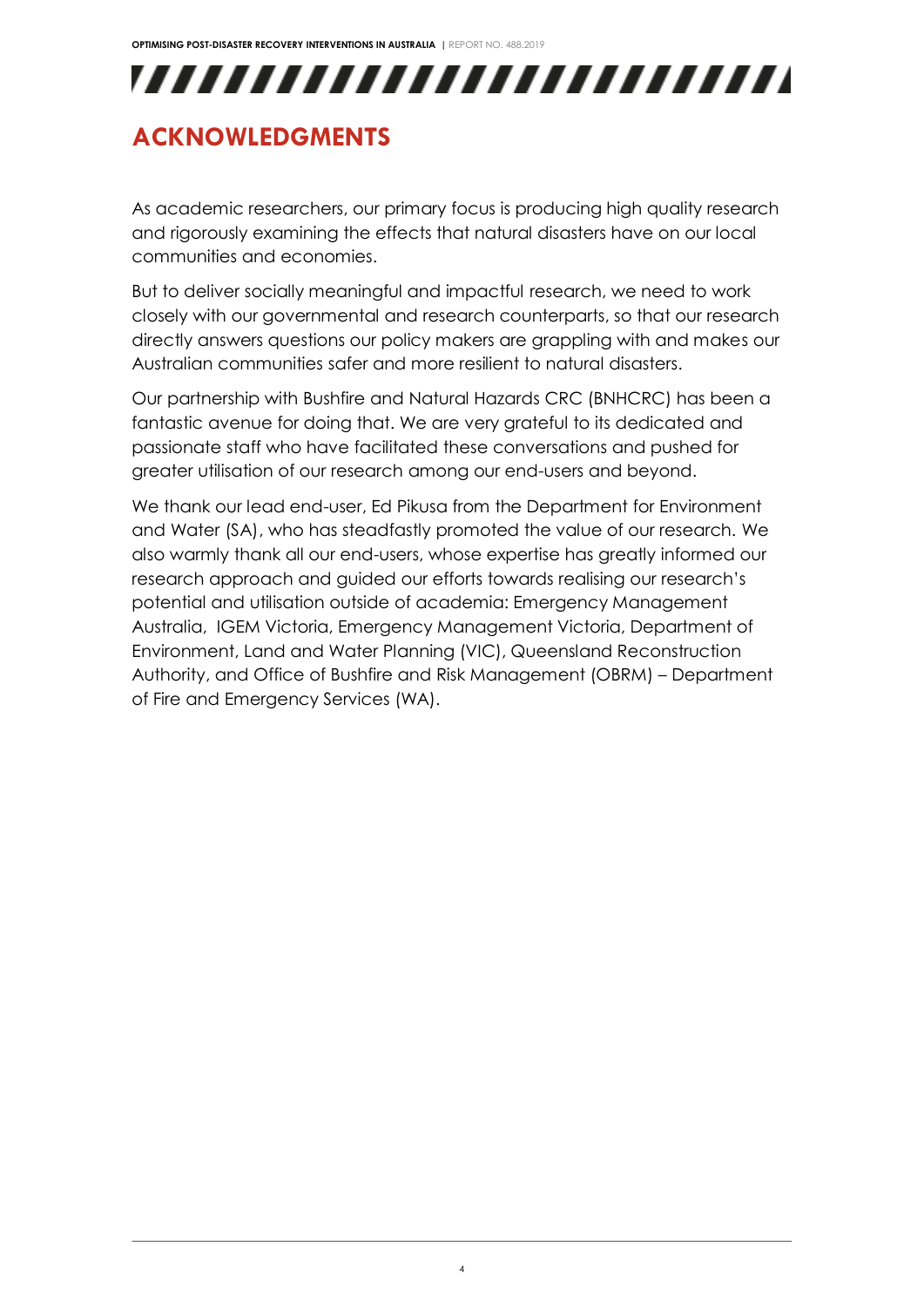## <span id="page-5-0"></span>**EXECUTIVE SUMMARY**

Natural disasters in Australia are very costly, and often have devastating socioeconomic effects on impacted communities.

In Victoria, we have sadly seen this first-hand. This year marked the 10<sup>th</sup> anniversary of the Victorian Black Saturday Bushfires (VIC BSB), which remains the most devastating modern-day bushfire our state has witnessed. From our fellow BNHCRC *Beyond Bushfires* researchers, we know that these fires have had profound measurable effects on the mental health of people living in the bushfire-hit areas, with disruptions to income – the focus of our own research – demonstrated to be a key contributing stressor.

Our pioneering research program explores the impact of a number of Australian natural disasters, including the VIC BSB, on disaster-hit individuals' economic resilience. By analysing Australian 2006, 2011 and 2016 Census data, we determine whether their income levels were able to recover post disaster in the short and medium term, considering demographic factors and employment sectors. Through real-life case studies, our research helps illustrate how these events—of different types and scales—impact and ripple through communities and the broader economy over time.

This year, we have achieved important milestones. Short-term findings for our Queensland Floods 2010-11, VIC BSB and Toodyay Bushfires 2009 studies are now complete. Our VIC BSB results have been widely published (e.g. Australian Journal of Emergency Management, 2019; ABC Radio, 2019). Our demographic profiling of areas hit by these disasters dug deeper into their socioeconomic histories, allowing us to investigate the "why" behind some of our more puzzling results, and proving how valuable this type of analysis can be to overcome limitations in statistical computations like we experienced in the case of the regional Toodyay bushfires 2009.

We published our *Floods, bushfires and sectoral economic output in Australia, 1978-2014* paper in the Economic Record, which found that Australia's sectoral output is more sensitive to floods – Australia lost more than two years' worth of agricultural output during the period 1978 to 2014 due to floods. Bushfires on the other hand do not affect *overall* sectoral output in an *economically* meaningful way, though it does exhibit sectoral effects. There are clear policy implications for this work, which we delve into more deeply in the key milestones section.

Looking ahead, we expect to complete our medium-term modelling for all studies in the second half of 2019, and work with our end-users on developing policy briefs that contribute our knowledge on how Australia can enhance the economic resilience of its communities, and better direct recovery efforts to core income generating activities of disaster-hit areas.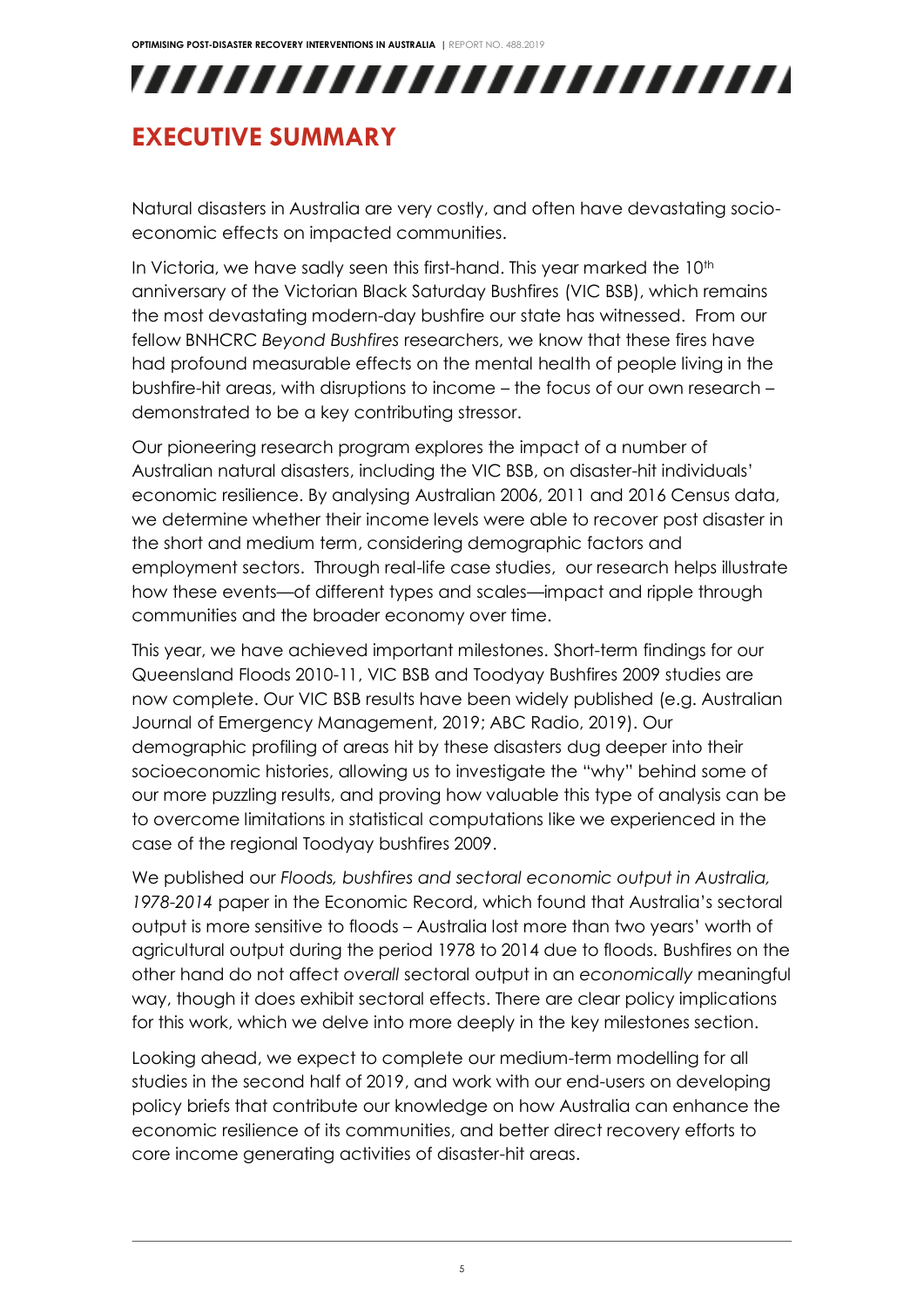## <span id="page-6-0"></span>**END-USER PROJECT IMPACT STATEMENT**

**Tim McNaught,** *Office of Bushfire Risk Management (OBRM), Department of Fire and Emergency Services, Western Australia*

The Toodyay Case study has provided an insight into the impacts of a bushfire on a community in Western Australia and how national data from the Census could tell a story about the event's impacts over time.

Importantly, it engages people to understand the ways in which data can be utilised to better understand the longer-term impacts of events on communities. By drawing on national datasets, it fosters further questioning and thus a deeper understanding of the inter-connectedness of elements reflected in these datasets and their correlation to a single event and/or other influencing factors.

With a warming and drying climate, and greater potential for these disasters, understanding the impacts of disaster events, and measures that may affect a change in impacts, could be useful to inform future investment strategies.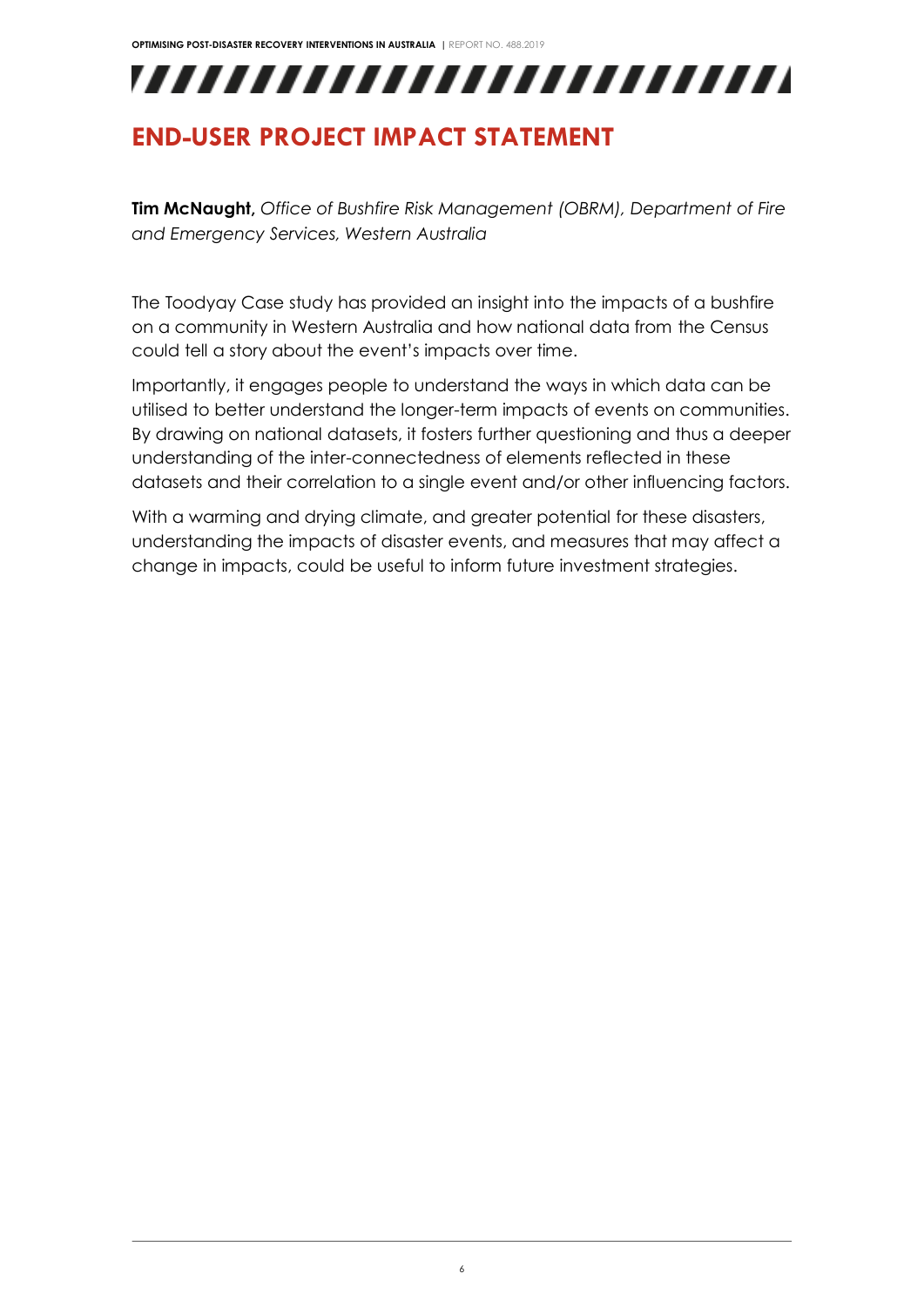# <span id="page-7-0"></span>**INTRODUCTION**

With the financial assistance and overall guidance of the BNHCRC, Deakin University has conducted this economic research project titled "Optimising post-disaster recovery interventions in Australia".

The research program is a pioneering effort that combines confidential ABS Longitudinal Census data on disaster affected areas, advanced disaster mapping, and empirical economic modelling to provide policy makers with a unique evidence-based estimation of the economic impacts of some of the worst recent natural disasters in Australia's history. It also provides a more granular level of analysis than otherwise available, thus complementing other major Australian research disaster resilience endeavours (e.g. the BNHCRC Australian Disaster Resilience Index project).

The project aims to assist the Australian federal and state policymakers in building a more sustainable natural disaster recovery model by investigating both the sector-disaggregated and demographic-specific economic effects of natural disasters of different types and scales. Through real-life case studies, the project helps illustrate how these events impact and ripple through communities and the broader economy over time.

By focusing on individuals, our research can help design post-disaster recovery government interventions that direct funding to individuals and communities most vulnerable to disasters and in need of assistance, thus enhancing their economic resilience. Investigation of the vulnerability dimension is expected to also help policymakers better understand the socioeconomics of natural disasters and formulate public policies in a way that will tangibly minimise the disaster risks.

2018-19 marks the halfway point of our four-year research program. In this report, we explain the research rationale behind our work, highlight our achievements to date, and plans for the year ahead.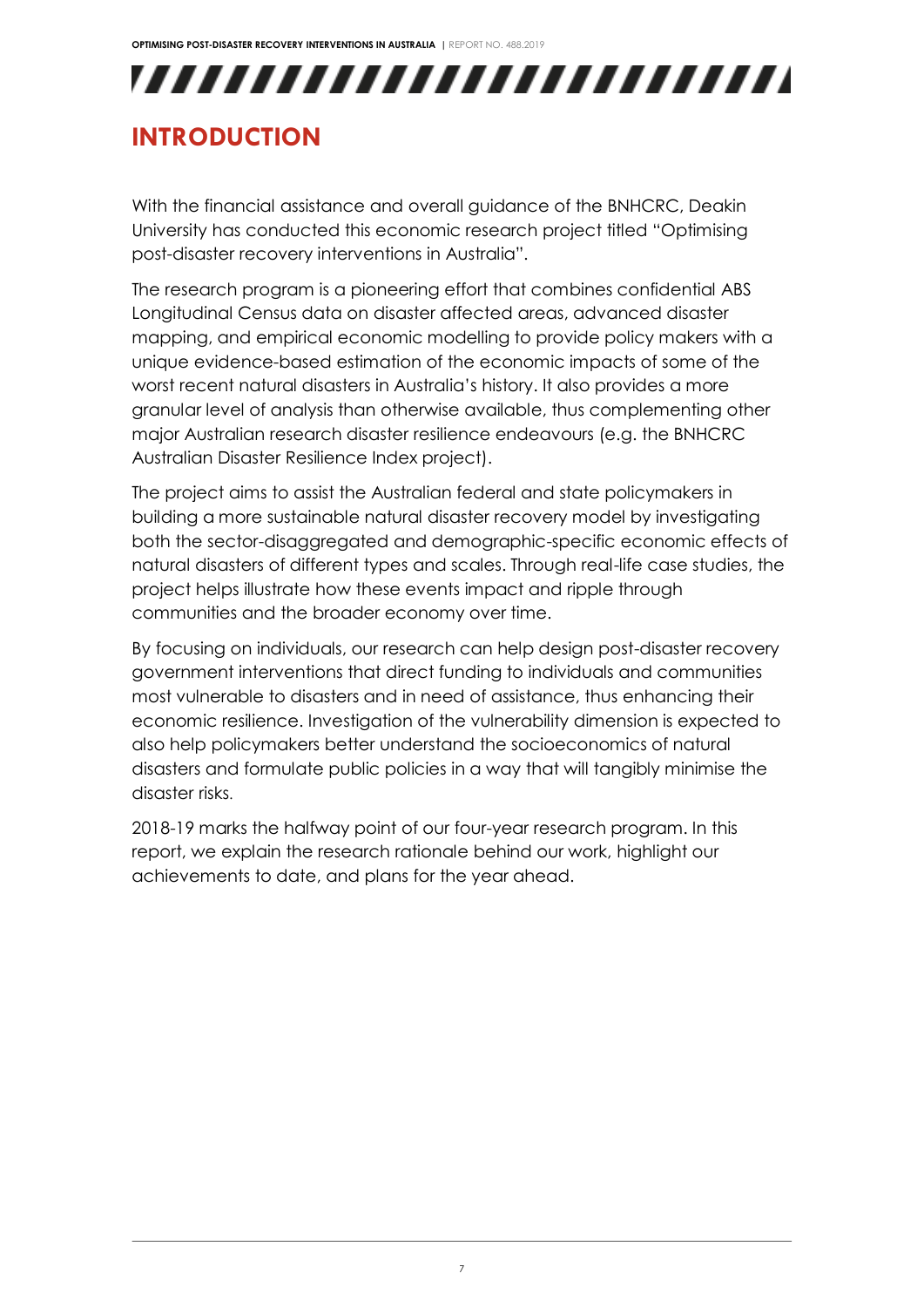# <span id="page-8-0"></span>**BACKGROUND**

Natural disasters in Australia are very costly, and often have devastating socioeconomic effects on impacted communities.

With the severity and frequency from natural disasters set to increase (Intergovernmental Panel on Climate Change, 2018), there is a need—now more than ever—for Australia to have a sustainable disaster recovery model that:

- incorporates an evidence-based and disaster-specific assessment of potential damages and impacts of natural disasters on Australian communities, and
- helps build resilience within Australian communities to such disasters.

An important dimension of resilience to natural disasters is economic resilience (Rose, 2007). As income stream represents the economic resilience of individuals to external shocks, economic resilience at an individual level can be defined as the ability to return to the pre-disaster income trajectory. This can happen if the individual has the necessary labour market skills, education and/or experience; the economy is sufficiently diverse to withstand firm/industry-specific losses; or if the government assists the individuals during the recovery and assistance period.

A major research gap is a lack of estimates of the full economic impact of natural disasters covering all the affected sectors and households of the economy. Without understanding both the primary and secondary effects of the natural disasters, we cannot determine the economic resilience of individuals and communities to such disasters. Consequently, persistent losses throughout the economy emanating from various sectors are not adequately accounted for in the disaster recovery model.

Secondly, a framework needs to be established to estimate the indirect economic losses. With the identification of the disaster-specific potential damage and losses, policymakers at different levels can formulate disaster risk reduction-inclusive development policies to mainstream disaster resilience practices. Hence, estimating the impacts of previous natural disasters remains highly critical towards designing more informed national economic policies.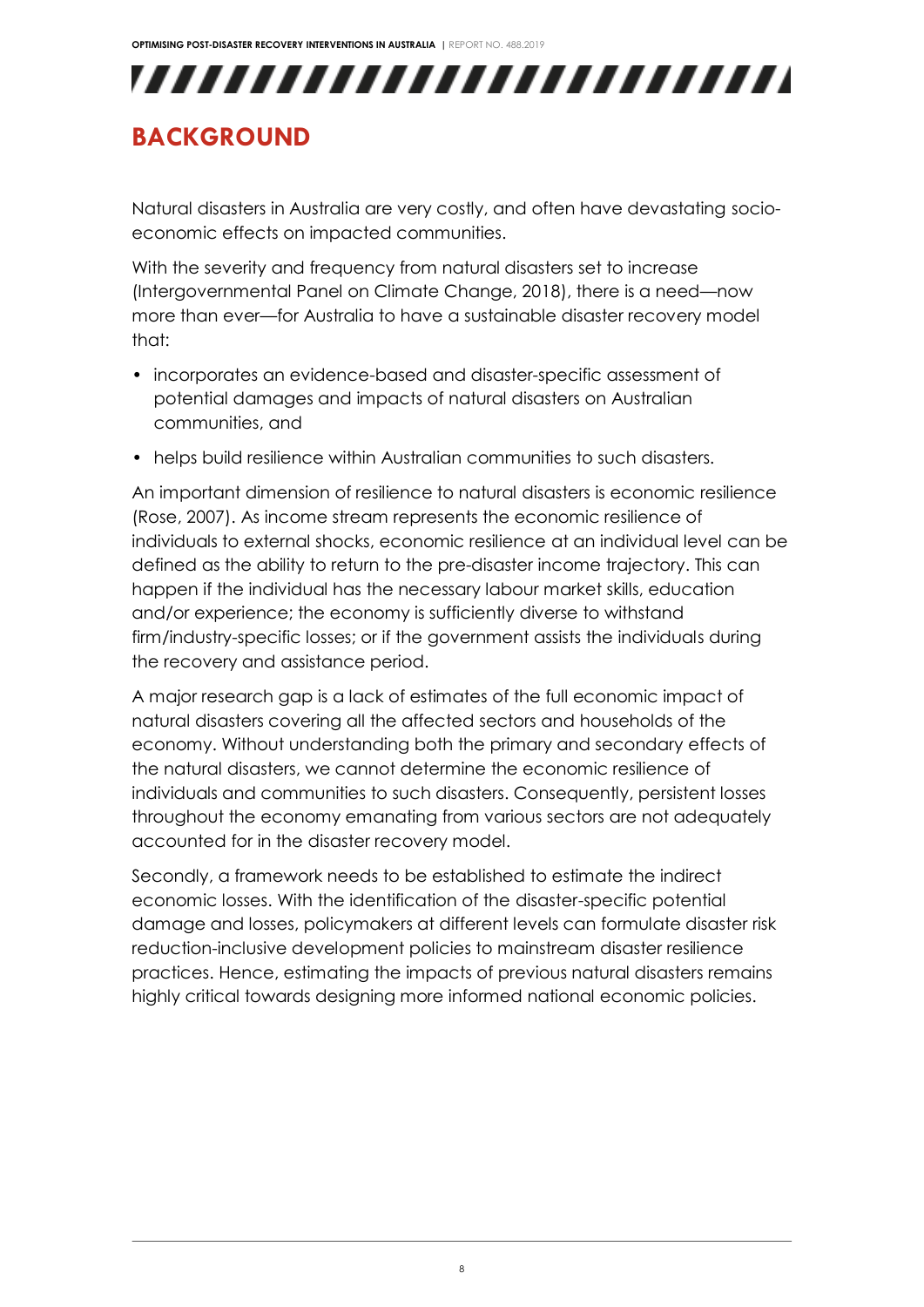# <span id="page-9-0"></span>**RESEARCH APPROACH**

### **Overview**

To address these known research gaps, our research aims to determine the disruptive effects that natural disasters have at the individual income level, investigated with respect to the social status of individuals (i.e., gender, age, income-level, employment status and type, and education level) and considering the economic diversity of the area they live in.

The research program utilises a difference-in-difference model and four real life case studies of varying types and scales to illustrate the effects of natural disasters on economic resilience:

- The Victorian Black Saturday Bushfires 2009 (fire, regional, large scale)
- The Queensland Floods 2010-11 (flood, city, large scale)
- The Western Australian Bushfires 2011 (fire, regional, small scale)
- Cyclone Oswald 2013 (cyclone, small scale).

### **Research program objectives**

- 1. **Research objective** estimate the economic impact of natural disasters on individuals' income levels in Australia:
	- 1.1 estimate the sector-disaggregated economic impact of natural disasters on individuals' income levels in Australia
	- 1.2 estimate the demographic-specific economic impact of natural disasters on individuals' income levels in Australia.
- 2 **Policy objective** use research outcomes as evidence to optimise and inform a sustainable Australian disaster recovery model:Identify pathways for research outcomes to optimise disaster recovery expenditure for individuals affected by natural disasters in Australia
	- 2.2 Identify pathways for research outcomes to inform an evidencebased sustainable disaster recovery model in Australia.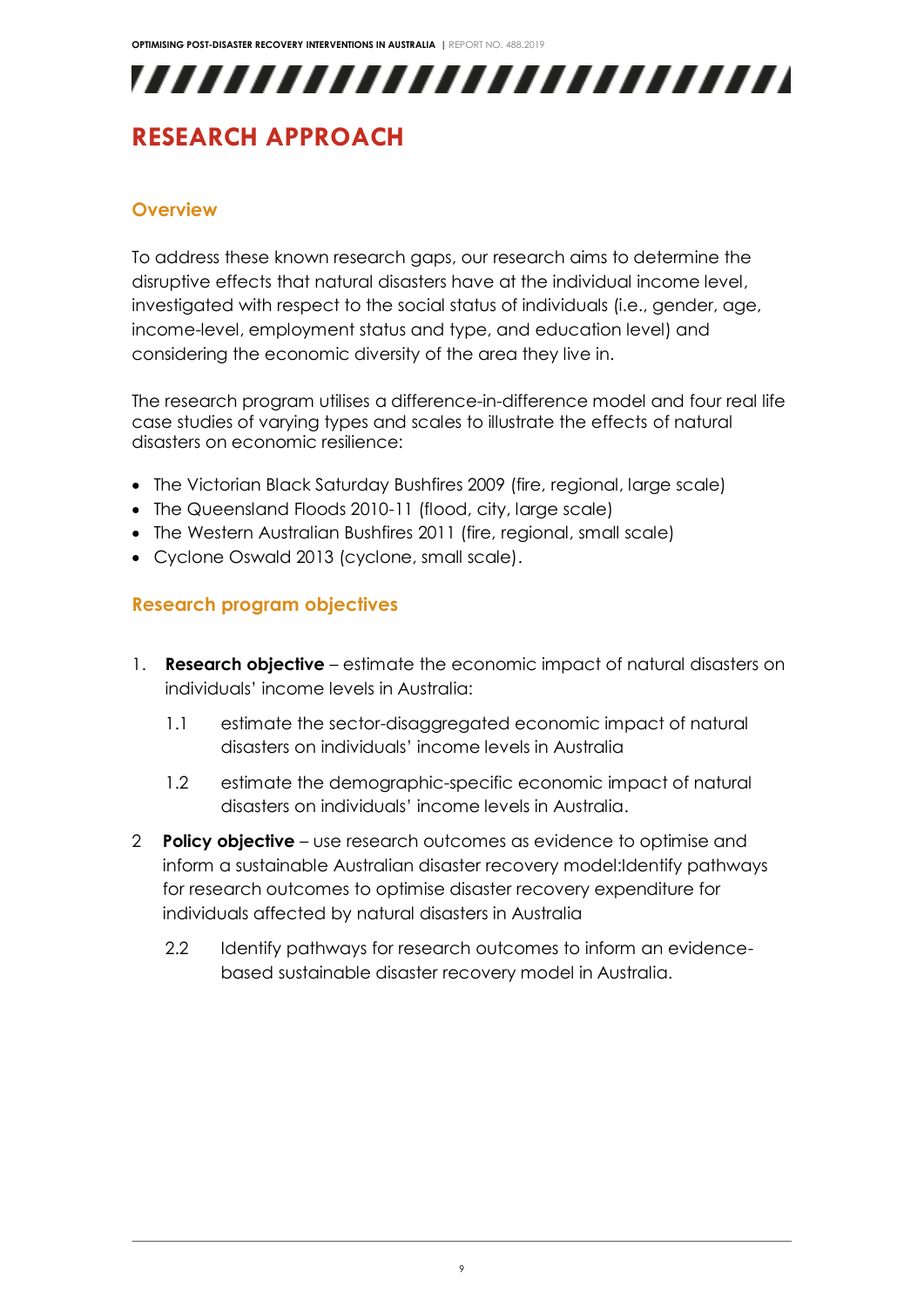### **Primary data**

The research exploits individual level economic information as retrieved from the 2006, 2011 and 2016 Australian Census Longitudinal Dataset. This dataset brings together a nationally representative 5% sample of all three Census records.

The availability of such data provides a unique opportunity to explore how Australian citizens are affected over time due to natural disasters, i.e. changes to the individual incomes of the disaster affected individuals as compared with the unaffected cohort, by economic sector.

The richness of this data enables investigation of both social and economic dimensions as shown below:

| <b>Economic Dimension</b> | <b>Attributes</b>                                | <b>Social dimension</b> | <b>Attributes</b>                                                                     |
|---------------------------|--------------------------------------------------|-------------------------|---------------------------------------------------------------------------------------|
| Income                    | Income levels                                    | Gender                  | Male, Female                                                                          |
| <b>Employment Status</b>  | Employed, Unemployed, Not Age<br>in Labour force |                         | Age groups                                                                            |
| <b>Employment Type</b>    | Full time, Part time                             | Marital Status          | Married, Never Married,<br>Separated, Divorced,<br>Widowed                            |
| <b>Employment Sector</b>  | ANZSIC classification                            | <b>Parental Status</b>  | Number of children                                                                    |
|                           |                                                  | Educational level       | Year 8 or lower, Year 9-12,<br>Bachelor degree, Higher than<br><b>Bachelor degree</b> |
|                           |                                                  | Property ownership      | Owner (outright), Owner<br>(mortgage), Renting                                        |
|                           |                                                  | Migration               | Stayed in bushfire affected<br>SA2, Migrated out of bushfire<br>affected SA2          |

#### **Table 1 Individual data collected, by dimension**

We also capture the magnitude or severity of each disaster through a disaster severity measure.

Apart from Bureau of Meteorology data, the project capitalises on the BNHCRC end-user framework to obtain state level information on disaster impact and affected regions from the project's participating end-user state representatives.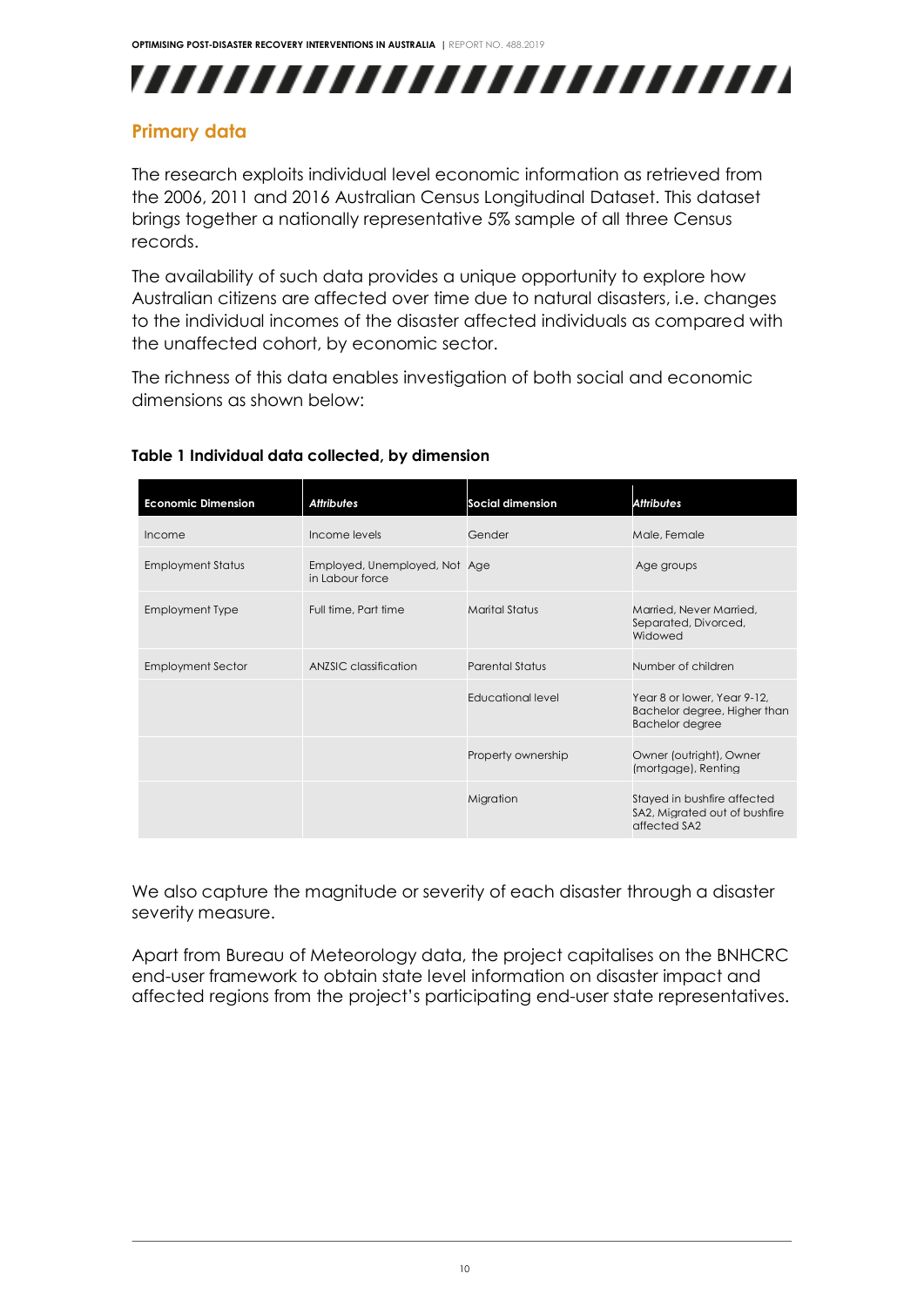### **Modelling**

The project adopts a difference-in-difference model to analyse each natural disaster case study's medium-term effects on affected individuals' income:

## $Y_{ict} = const + \alpha_{i} + \beta_{1} Treat_{it} + \beta_{2} PostDisaster_{ct} + \beta_{3} Treat_{it} \times PostDisaster_{ct} + \varepsilon_{ict}$

where:

| $Y_{ict}$       | $=$ Income                |
|-----------------|---------------------------|
| $\alpha$        | = Individual fixed effect |
| $\pmb{\beta}_3$ | = Coefficient of interest |
| i               | $=$ Individuals           |
| $\mathcal{C}$   | $=$ Cluster/SA2           |
| t.              | $= 2006, 2011, 2016$      |
| ε               | = Disturbance Term        |
|                 |                           |

Using advanced mapping and end-user expertise, for each case study, we construct two distinct areas: the disaster-hit areas (affected group) at either the SA2 or LGA level, and comparator (control) groups that typically have similar characteristics to the disaster-hit areas, including topography and economy, but have not been affected by these disasters. This allows us to pinpoint the specific income effect of the natural disaster (the shock) on the affected (treatment) group.

The difference-in-differences modelling allows us to determine the difference between the incomes of disaster-hit groups before and after the natural disaster, do the same for comparator groups, and see if there is any difference between the two differences (hence, "difference-in-differences").



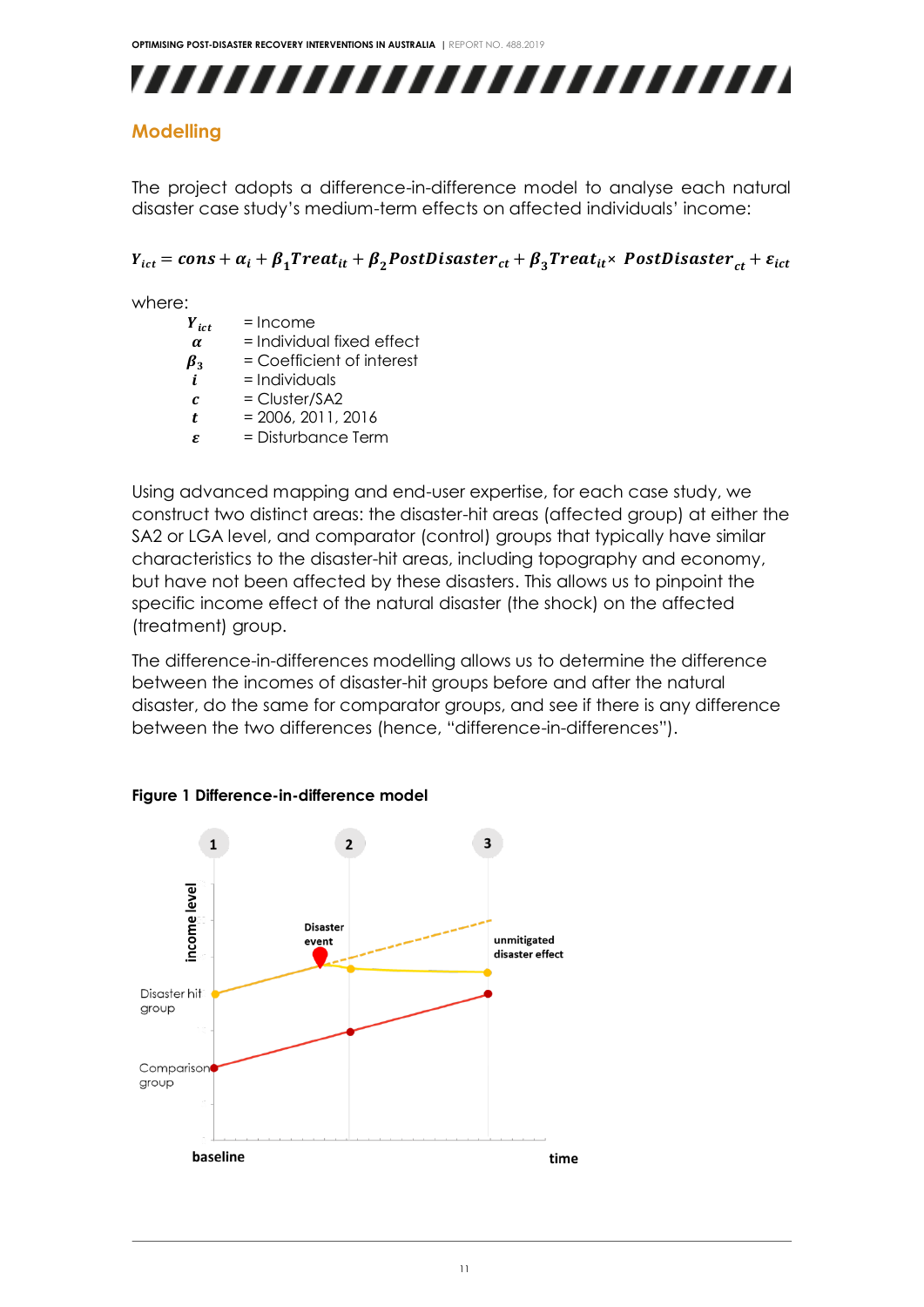# ,,,,,,,,,,,,,,,,,,,,,,,,,

By incorporating a:

- disaster severity measure, the model considers the effect of the magnitude of this shock on these affected groups. The construction of the disaster measure is case-study specific and may include other information (e.g. topography data)
- vulnerability dimension, we consider the possible differences in the effect of the disasters on different subsets within the affected groups.

This enables observation of the net effect on individual income, post the disaster and any subsequent injections (from government). Ideally, the research model would provide a breakdown of estimates of both these effects on the observed final income levels of affected groups. However, the lack of complete and readily available information of such government assistance at different demographic layers and economic agents renders this analysis difficult.

The project performs the necessary robustness checks, sensitivity analysis and additional analysis recommended by end-users, so that the reported results are statistically significant and robust and provide policymakers with the necessary level of confidence in any subsequent project policy proposals.

### **Outcomes**

The immediate outcomes as relevant to the objectives are:

- 1. A robust economic model capable of estimating the economic impact of natural disasters, of varying types and severities, on the income levels of individuals, from various socio-economic demographical backgrounds.
- 2. Estimates of sector-disaggregated and demographic-specific economic impacts of real-life natural disasters on individuals' income levels in Australia
- 3. Identification of individuals, and their sectors of employment, most in need of disaster recovery assistance
- 4. Publications, including journal articles, conference papers, media articles, and guidance notes to disseminate and expand economic research on natural disasters in Australia
- 5. Policy briefs and other documentation for end-users that inform the budget allocation decisions in both pre-disaster mitigation as well as post-disaster recovery phases.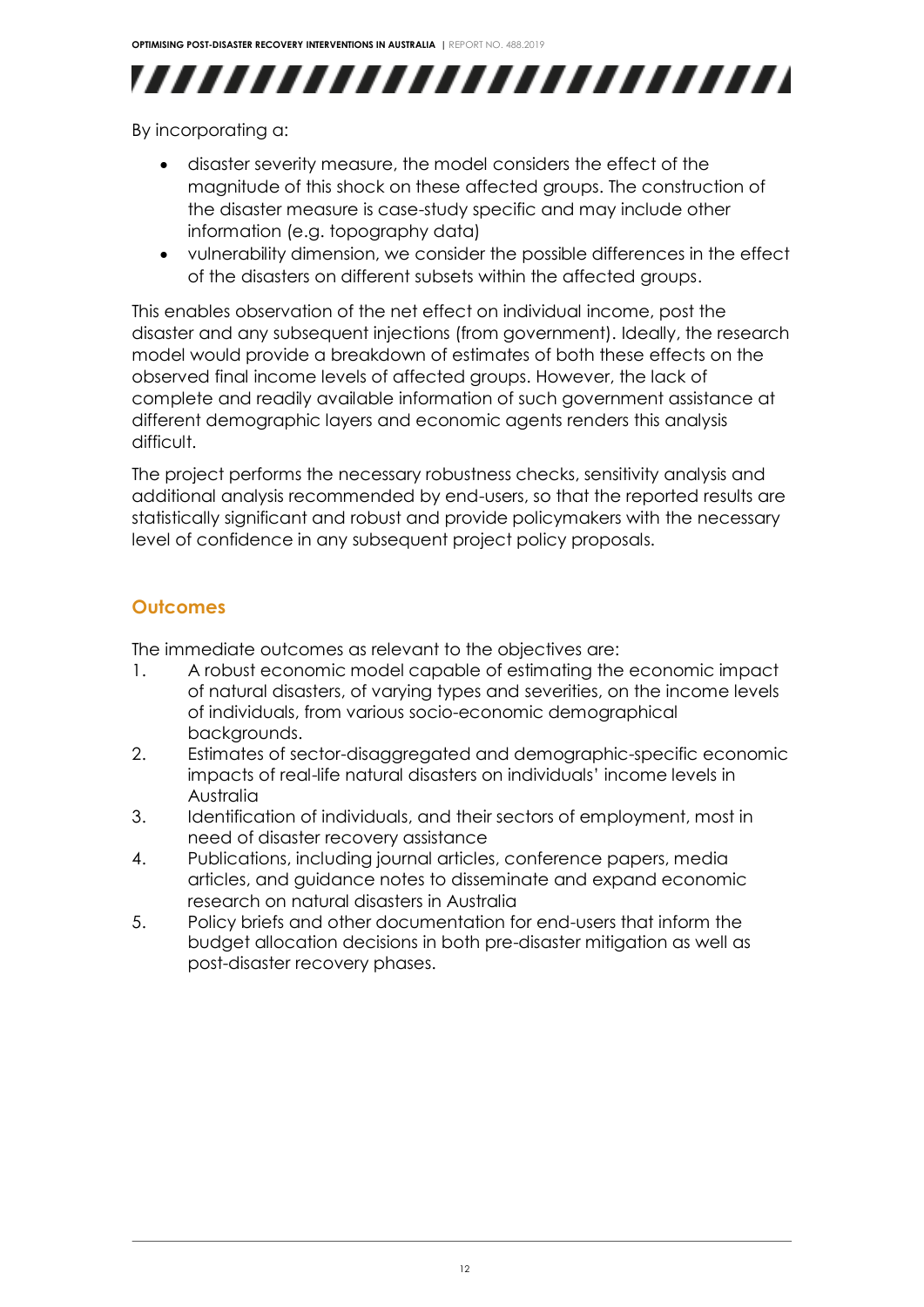## <span id="page-13-0"></span>**KEY MILESTONES**

This year has seen a flurry of activities across all our major case studies. We have wrapped up the short-term findings for both large scale disasters (VIC BSB and Queensland Flood case studies), and our regional, small scale impact Toodyay case study. We have also dissected the underlying demographic profiles of the areas hit by each of these disasters, which provided a rich, deep layer of contextual information that enhanced our understanding of the effects these disasters had on the impacted communities.

We have also been very active in disseminating our results in conferences, workshops and the media channels. Importantly, we have deepened our relationships with our end-users, and created new connections with other BNHCRC projects and community organisations that play an active role in building community disaster resilience.

<span id="page-13-1"></span>For brevity, we highlight one case study per milestone.

#### <span id="page-13-2"></span>**MAJOR MILESTONES**

#### **1. Short term results finalised for three case studies**

#### **Table 2 Summary of short-term results**

| Case study                              | State     | <b>Summary of findings</b>                                                                                                                                                                                                                                                                                                                                                                                                                                                      |
|-----------------------------------------|-----------|---------------------------------------------------------------------------------------------------------------------------------------------------------------------------------------------------------------------------------------------------------------------------------------------------------------------------------------------------------------------------------------------------------------------------------------------------------------------------------|
| Queensland Floods 2010-11               | QLD       | No statistically significant overall effects within the first six months post the<br>floods. The full analysis (incorporating 2016 results) will be more informative<br>of true effects.                                                                                                                                                                                                                                                                                        |
| <b>Black Saturday Bushfires</b><br>2009 | VIC.      | Overall income losses across all individuals, with particular demographic<br>groups and individuals working in particular sectors more acutely<br>impacted than others. Those who made the decision to migrate out of the<br>disaster-hit zones suffered notable income losses.                                                                                                                                                                                                 |
| <b>Toodyay Bushfires 2009</b>           | <b>WA</b> | Small sample size limited us to demographic analysis only and hampered<br>statistical significance of results. However, the signs of the point estimates<br>reveal similar patterns to those seen in the VIC BSB and Queensland 2010-<br>11 floods case studies. For instance: <b>Low-income:</b> Low-income individuals<br>also experienced some income decrease, consistent with their vulnerability<br>to major shocks and results obtained in the Victorian BSB case study. |
| Cyclone Oswald 2013                     | QLD       | Not commenced. To be completed next year                                                                                                                                                                                                                                                                                                                                                                                                                                        |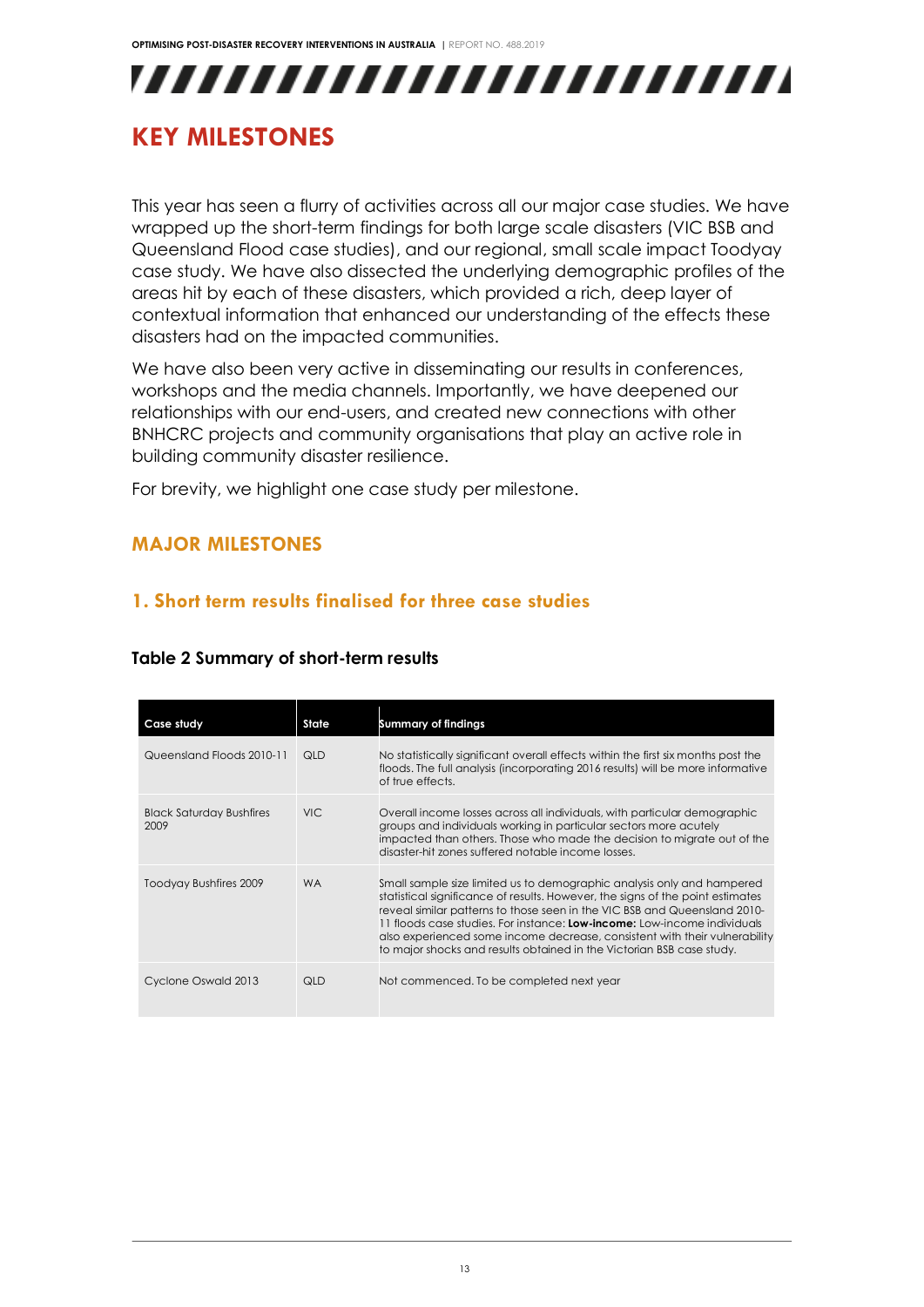Still counting the costs: the Victorian Black Saturday Bushfires case study

This year, we finalised our short-term results (2006 to 2011) for the VIC BSB case study, in which we found significant negative effects at an overall individual income level, as well as at the demographic and sectoral levels.



**Figure 2 VIC BSB individual income changes (2009-11), by demographic grouping**





We presented our findings at the inaugural Centre for Energy, the Environment and Natural Disasters "Expanding the Nexus" workshop in November 2018, which attracted a broad audience, including our end-user IGEM Victoria and representatives from the Victorian Council of Social Services (VCOSS), a primary beneficiary group of our work on the vulnerability dimension of disasters.

We presented our non-peer reviewed paper *Disasters and economic resilience: income effects of the Black Saturday bushfires on disaster-hit individuals* at the AFAC 2018 Conference in Perth and showcased how this research could help in natural disaster risk reduction at the RAF & Northern Australia Fire Managers Forum in Darwin in April 2019.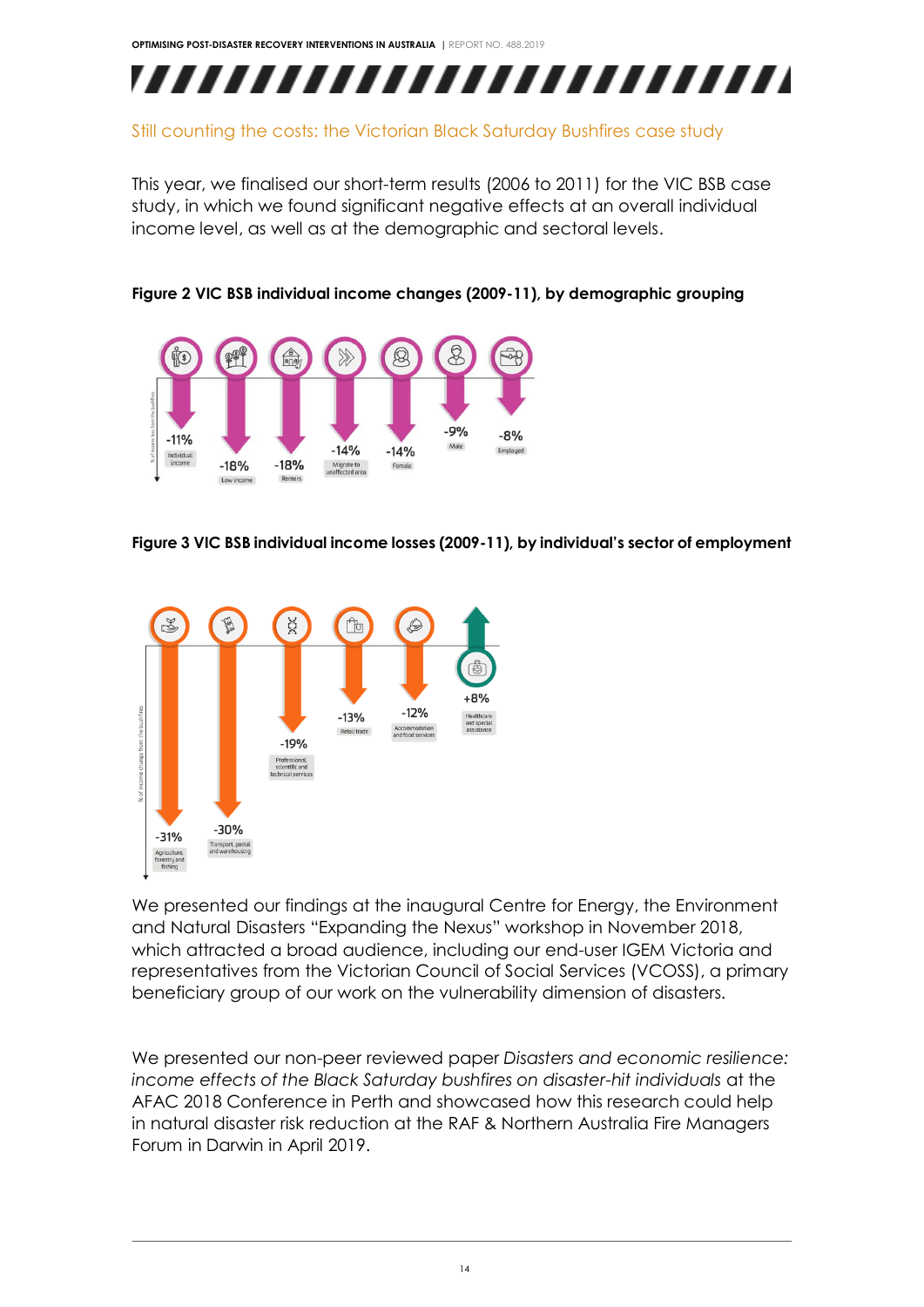

**Figure 4 Conference and workshop presentations**



*Prof Mehmet Ulubasoglu, CEEND "Expanding the Nexus" Workshop 2018*



*Research Fellow Farah Beaini, RAF Northern Australia, 2019*

The project team also held a meeting on 19 March 2019 with Dr Lisa Gibbs to discuss how to incorporate our project's research learnings into the "financial capital" aspect of the BNHCRC" Factors affecting long term community recovery" project.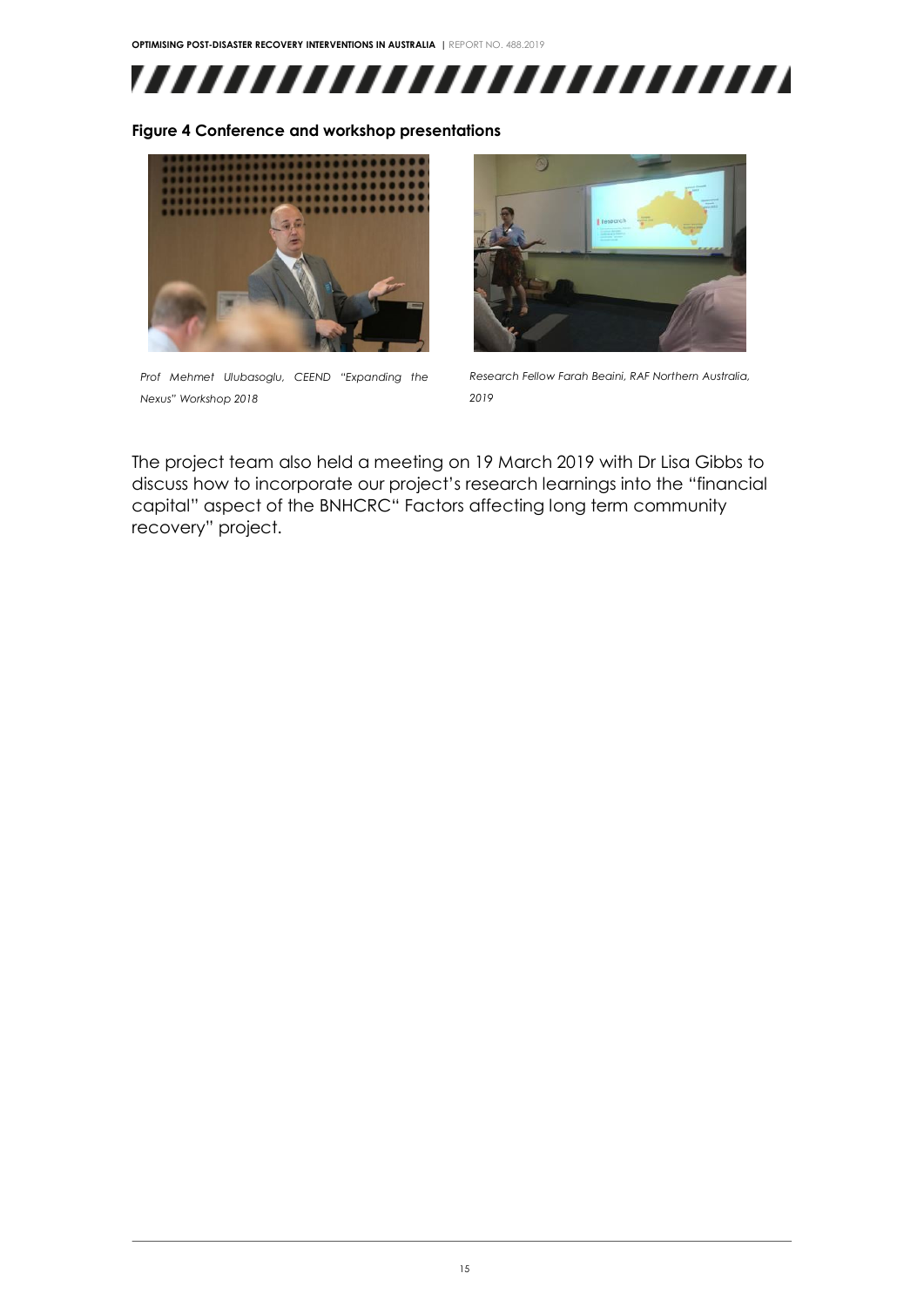#### <span id="page-16-0"></span>**2. Demographic profiling for three case studies completed**

#### **Table 2 Summary of demographic profiling analysis**

| Case study                              | State      | <b>Highlights</b>                                                                                                                                                                                                                                                                                                            |
|-----------------------------------------|------------|------------------------------------------------------------------------------------------------------------------------------------------------------------------------------------------------------------------------------------------------------------------------------------------------------------------------------|
| Queensland Floods 2010-11               | <b>QLD</b> | The demographic profiling revealed the heterogeneity of the Brisbane river<br>catchment area, which encapsulates regional areas with ageing<br>populations and strong agricultural histories, transitioning economy with a<br>younger population base, and a capital city                                                    |
| <b>Black Saturday Bushfires</b><br>2009 | VIC.       | The demographic profiling revealed economically significant infrastructure<br>located in disaster-hit areas that explained some of the sectoral income<br>losses                                                                                                                                                             |
| <b>Toodyay Bushfires 2009</b>           | <b>WA</b>  | The demographic profiling revealed work patterns of Toodyay residents<br>and the rapidity of recovery efforts. Shifts away from disaster-sensitive<br>industries such as agriculture and manufacturing, and large percentage of<br>workforce employed outside of Toodyay helped mitigate the potential for<br>income losses. |
| <b>Cyclone Oswald</b>                   | QLD        | Not commenced. To be completed in the next reporting year                                                                                                                                                                                                                                                                    |

#### Demographic profiling series – insights hidden in plain sight

Natural disaster economic and emergency management literature suggest that certain underlying socioeconomic characteristics can affect a community's vulnerability to natural hazards, and thus its ability to prepare, respond and ultimately recover from disasters (Finch et al., 2010). From the literature we also know that limiting the longevity of income disruptions postdisasters is incredibly important for the mental health of individuals within disaster-affected communities (Gibbs et al, 2016).

For each case study, we provided some high-level demographic profiling and descriptive analysis of the disaster affected areas to present a baseline of their overall socioeconomic characteristics, drilling in on particular attributes (e.g. home ownership) to provide further context to some of our more puzzling research findings. The profiling is area-based (either SA2 or LGA, depending on available information) and utilises the ABS Census as the primary data source, in line with project methodology.

For regional communities in particular, where there are challenges in obtaining sufficient sample size for statistical computations, our study reveals that detailed demographic profiling, using publicly available data, could be undertaken as part of disaster risk reduction exercises to help policy makers build disaster resilience and better direct post-recovery interventions to minimise disruptions to important income streams.

For example, in our Toodyay 2009 bushfire case study, a small isolated fire in a regional town, we did not find an overall statically significant effect on income levels. This did not surprise us as, from our demographic profiling, we knew that Toodyay's employed residents – at an SA2 level – mostly worked outside of Toodyay, which naturally limits the fire's effect on income. From a policy perspective, ensuring that these areas remain/are quickly made accessible to community members if such disasters were to strike is critical for their longerterm prosperity.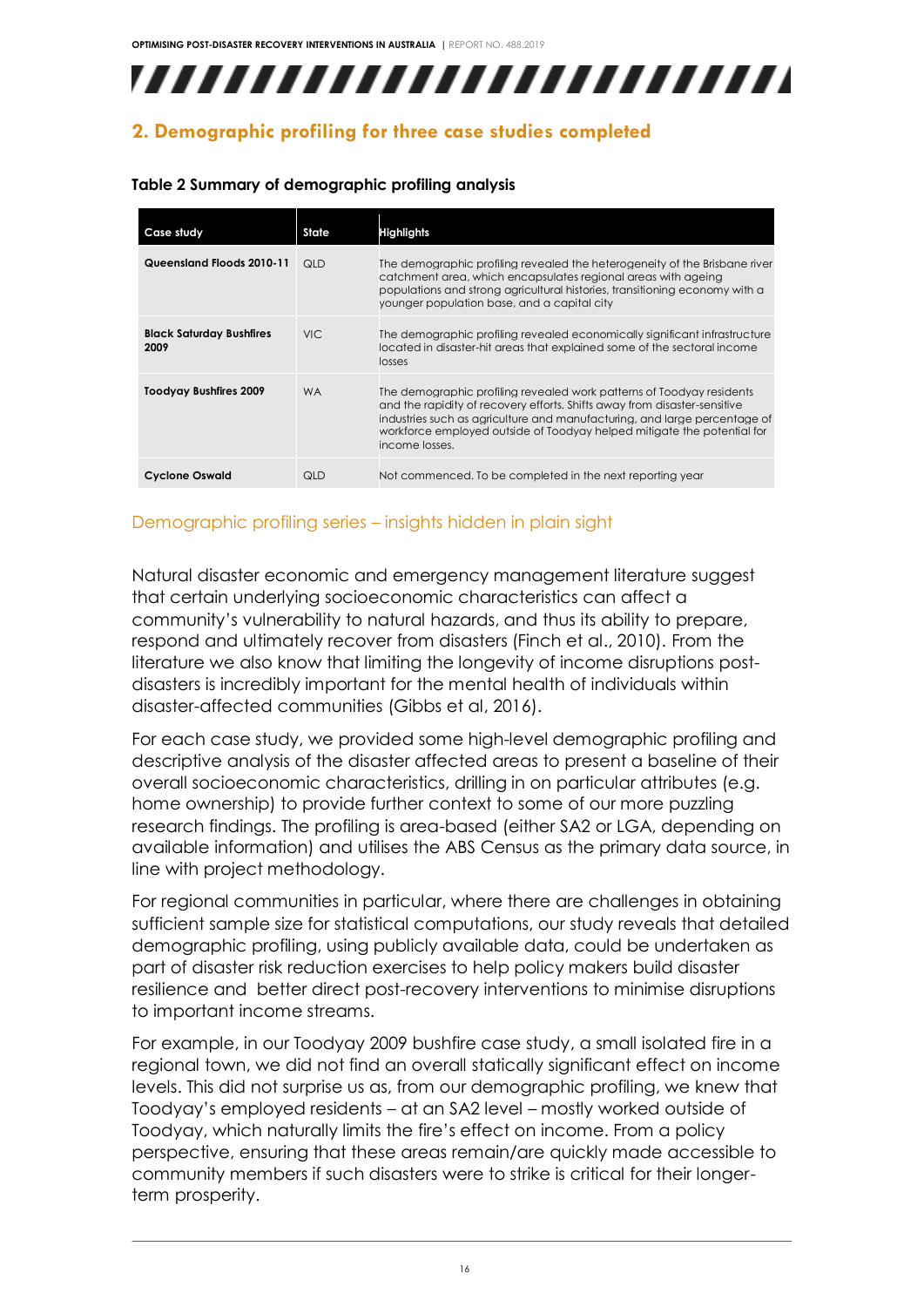### <span id="page-17-0"></span>**3. Paper published in Economics record**

We published our *Floods, bushfires and sectoral economic output in Australia, 1978-2014* paper in the Economic Record, the highest ranked economic journal in Australia.

In this paper, we found that Australia's sectoral output is more sensitive to floods – Australia lost more than two years' worth of agricultural output during the period 1978 to 2014 due to floods. Bushfires on the other hand do not affect *overall* sectoral output in an *economically* meaningful way, though they do exhibit sectoral effects. The lack of overall effect is likely due to bushfires generally occurring outside of areas of nationally significant economic activity (e.g. cities). The timing of the bushfires in our sample was also generally after harvesting, limiting the potential for more persistent effects on agricultural produce that would result in income losses.

With climate change projected to increase extreme rainfall in Northern Australia and extend the fire seasons in Southeast Australia (Bureau of Meteorology and CSIRO, 2018), there are clear policy implications for this work, as evidenced by interest in this paper from government agencies investigating the impacts of weather events on various economic sectors.

For instance, increased flooding is likely to magnify the effects we observed in our study and exacerbate current well-known weaknesses in our disaster funding arrangements. Historically, insurance payouts have been insufficient to meet natural disaster claims, exerting pressure on fiscal disaster relief expenditure (Commonwealth of Australia Treasury, 2018). Flood insurance premiums in particular are beyond the reach of average households, especially those in high-risk flood areas. In New South Wales, only 2% of these areas have full flood cover, while in Queensland, the figure is 5%. For an average house in these areas, the premium for flood insurance alone can be between \$10,000 and \$20,000, while other perils in Queensland combined attract an average premium of \$1000 (Munich Re, 2015).

**Figure 5 Rainfall during the northern wet season has been very much above average for the last twenty years**

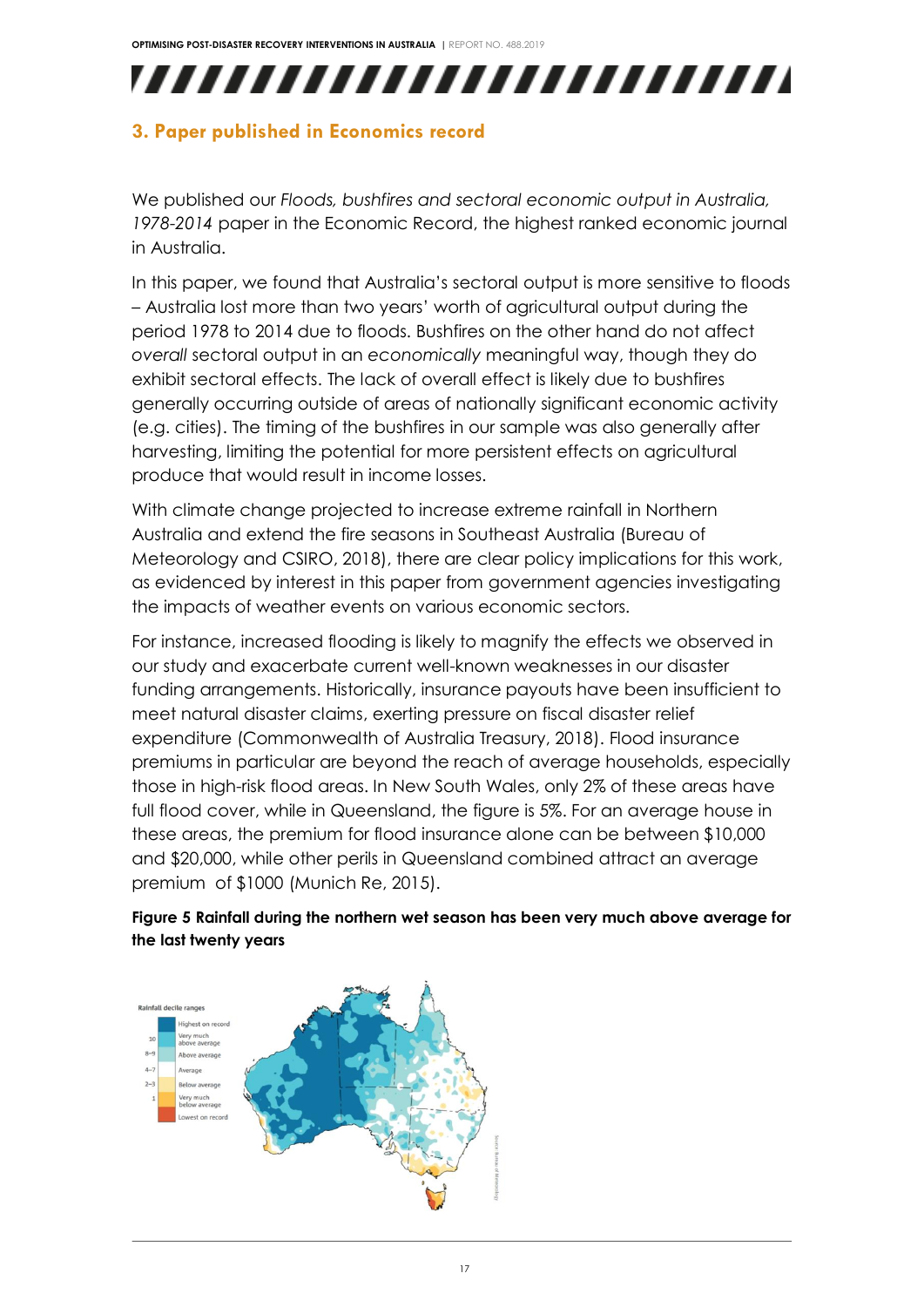

Source: Bureau of Meteorology and CSIRO (2018)

Additionally, longer fire seasons and more frequent fires in southern Australia may increase the sensitivity of the agriculture sector to bushfires. Policies promoting population and economic expansion in regional areas may also increase the likelihood that a greater share of sectors will be affected by bushfires.

#### **Figure 6 Fire weather conditions are mostly worsening, particularly in the south and east of Australia**



Source: Bureau of Meteorology and CSIRO (2018)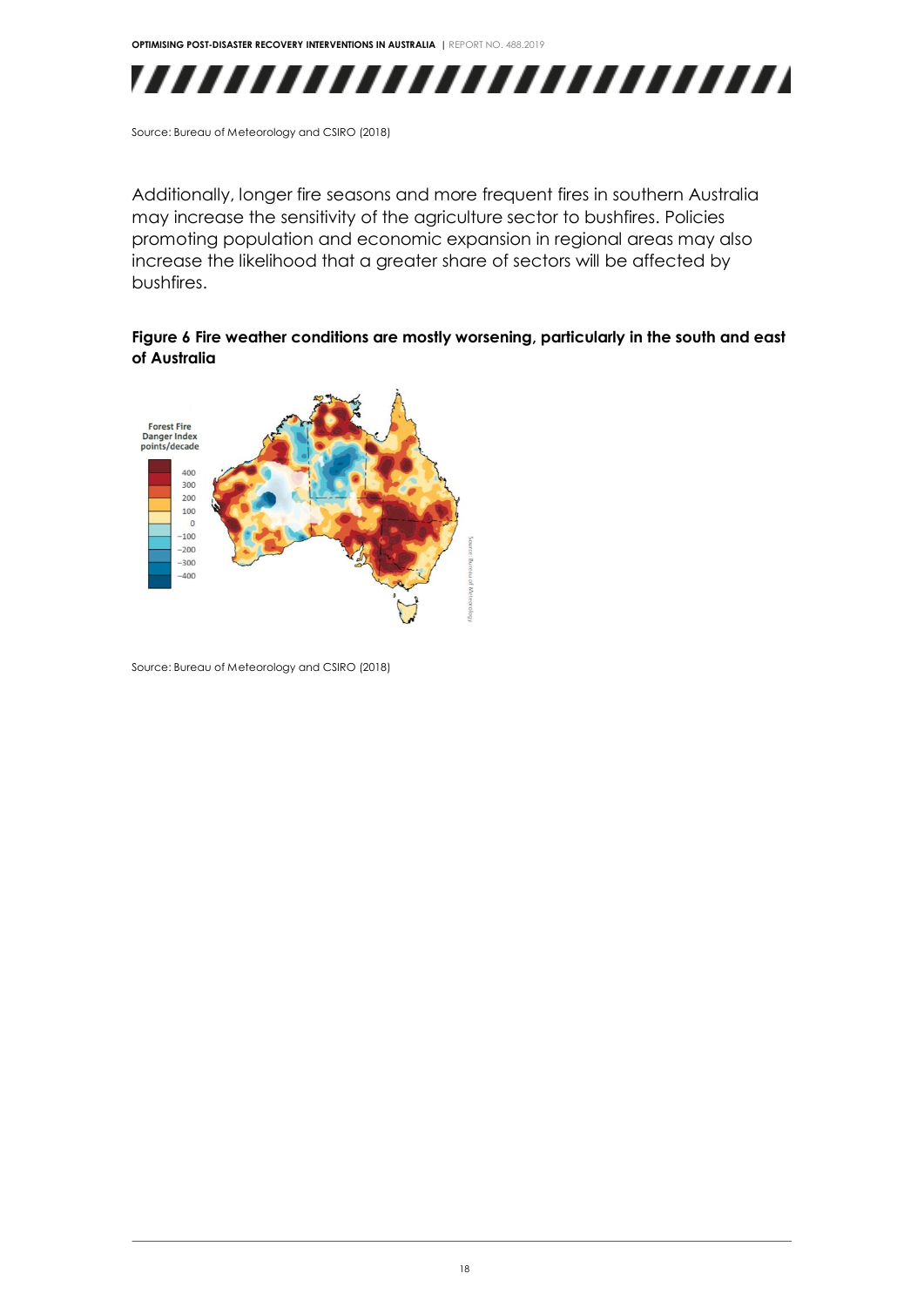# <span id="page-19-1"></span><span id="page-19-0"></span>**UTILISATION AND IMPACT**

### **SUMMARY**

While our project is still primarily in the research phase, with medium-term modelling for our case studies to be completed in the first half of 2019-20, we have been working closely this year with end-users and potential beneficiaries towards building a clear utilisation pathway for our research. A key avenue for this has been through our quarterly stakeholder engagement reports, which outline our research progression and offer broader trends and insights into natural disaster research that our end-users have found beneficial.

More broadly, we have heavily promoted our short-term research outputs, particularly our VIC BSB case study, by holding workshops, publishing journal articles and holding media interviews. We have actively expanded our utilisation network to incorporate other researchers (e.g. BNHCRC project lead Professor Lisa Gibbs) and community-based organisations with strong utilisation potential, setting us on a solid research utilisation path in the coming year.

Our research findings are already being used to inform natural disaster-related reforms. Most notably, informed by our short-term VIC BSB results, we provided a public submission to the VIC IGEM review of ten years of emergency management reform, picking 3 out of IGEM's 7 themes we think are important to explore as part of this review.

### <span id="page-19-2"></span>**OUTPUT 1 – VIC BSB 2009 SHORT-TERM FINDINGS**

#### Output Description

The VIC BSB short-term findings models changes in the income of individuals residing in the disaster-hit areas, by demographic and sectoral attributes, in the immediate years following the fires (up until 2011).

By comparing these changes to a control group (neighbours of neighbouring SA2s), we can understand:

- What the income trajectory would have been had the disaster not struck?
- What was the disaster's effect on the income trajectory of individuals in the disaster-hit areas?
- If there was an effect, did it differ according to individual attributes, e.g. their sector of employment, their age, gender, employment, income grouping, etc.?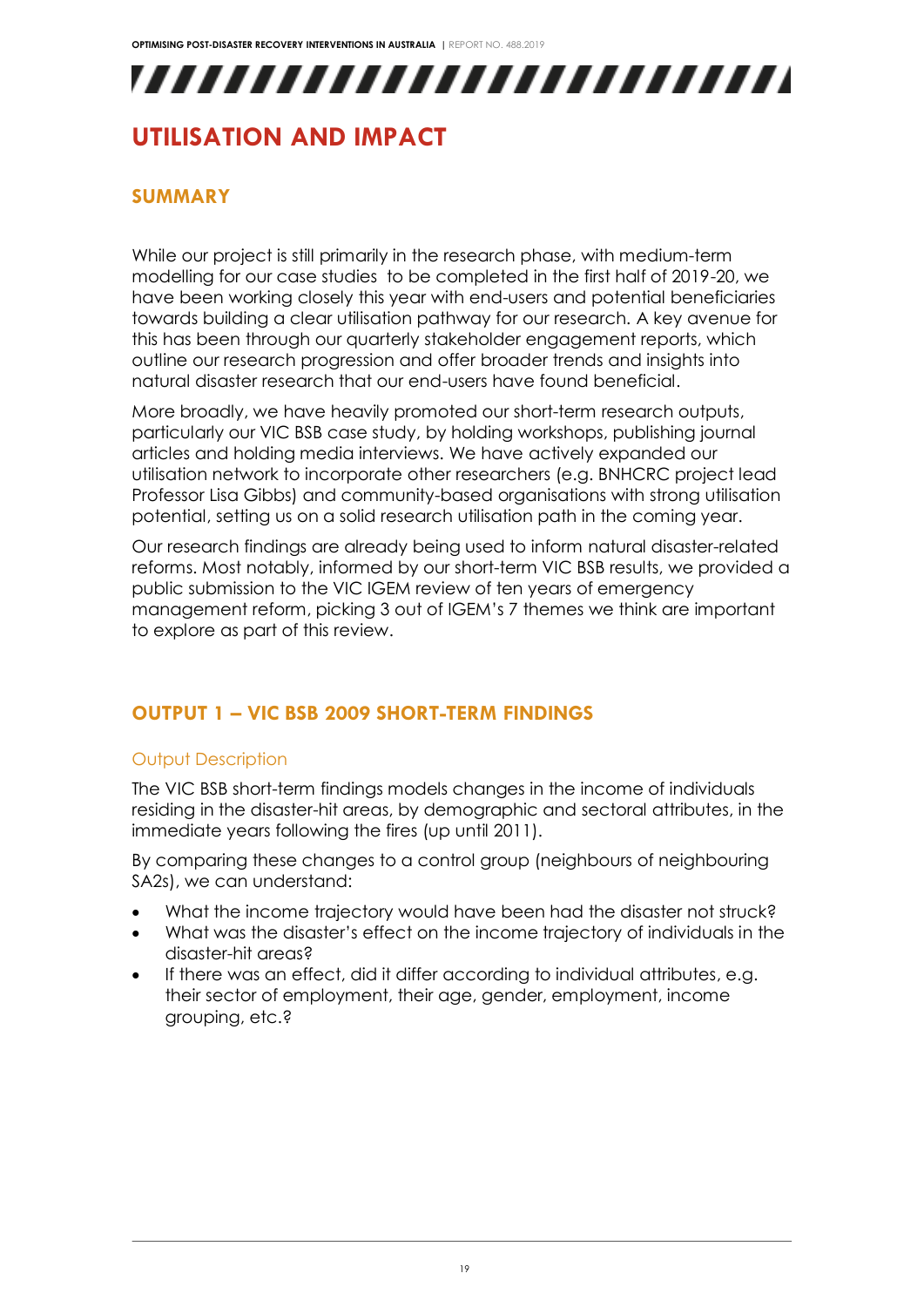### Extent of Use

We have heavily promoted our VIC BSB short-term research outputs by holding workshops, presenting at conferences, publishing journal articles, holding media interviews, and direct outreach and engagement activities:

- publication of non-peer reviewed paper *Disasters and economic resilience: income effects of the Black Saturday bushfires on disaster-hit individuals,* accepted and presented as part of the AFAC 2018 Conference (September 2018)
- public submission to IGEM Victoria's review of 10 years of emergency management reform, using the short-term findings to advise on which themes the review should focus on (October 2018)
- presenting the findings at Deakin University's Centre for Energy, the Environment and Natural Disasters workshop: "Expanding the nexus" in November 2018 which attracted a multidisciplinary audience including representatives from Victorian IGEM and the Victorian Council of Social Services (November 2018)
- public dissemination of our findings via the Black Saturday Bushfire ABC "The Money" program media interview which examined the economic and mental health costs of the fires, ten years on (February 2019)
- publication of findings within the Deakin Business Newsroom (February 2019)
- publication of short-term findings in the Australian Journal of Emergency Management, widely read by the emergency management sector (April 2019)
- inputting our findings and analysis of short-term results into the complementary BNHCRC research project "Factors affecting the long-term community recovery", led by Professor Lisa Gibbs. Our learnings will be incorporated into the "financial capital" aspect of the community framework (ongoing)

### Utilisation Potential

- The model assists decision-makers in discerning the short-term impacts of disasters on individuals, to enable better direction of income-generating activities in the immediate aftermath of disasters
- The model's use of public data (ABS Census) makes it accessible, robust and replicable by decision-makers outside of academic settings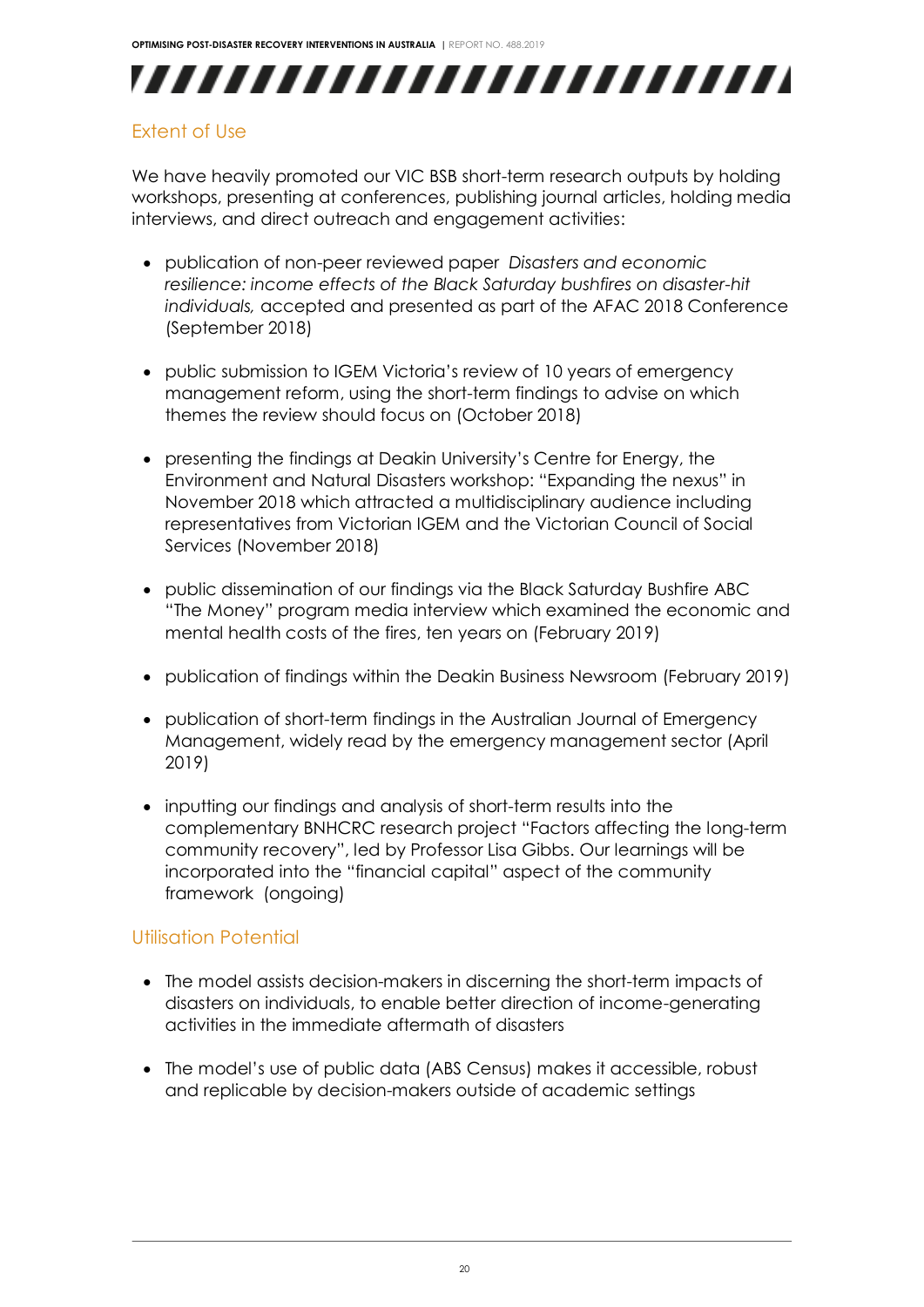# ,,,,,,,,,,,,,,,,,,,,,,,,,

• The short-term results enable policymakers and organisations involved in disaster resilience and relief activities (e.g. VCOSS and the Red Cross) to better direct relief expenditure and resilience activities towards those who need it the most. Combined with other case studies, these results provide evidence-based, robust information of how disasters of different types, sizes and locational settings impact communities, uncovering which groups and sectors are consistently vulnerable/sensitive to disruptions.

### Utilisation Impact

Our complete findings, capturing income changes until 2016, are expected to be finalised in the first half of 2019-20, after which we expect research impact.

### Utilisation and Impact Evidence

- *Disasters and economic resilience: income effects of the Black Saturday bushfires on disaster-hit individuals* [non-peer reviewed paper](https://www.bnhcrc.com.au/file/8611/download?token=NT27330h) presented as part of the AFAC 2018 Conference in September 2018
- News and views: Black Saturday bushfires: counting the cost [\(Australian](https://knowledge.aidr.org.au/resources/ajem-april-2019-black-saturday-bushfires-counting-the-cost/)  [Journal of Emergency Management\)](https://knowledge.aidr.org.au/resources/ajem-april-2019-black-saturday-bushfires-counting-the-cost/)
- Black Saturday Bushfire's Economic Legacy ([Deakin Business Newsroom\)](https://businessnewsroom.deakin.edu.au/articles/black-saturday-bushfires-counting-the-costs)
- Black Saturday: the economic costs [\(ABC The Money program\)](https://www.abc.net.au/radionational/programs/themoney/balck-saturday/10788482)
- Public submission into IGEM Victoria's review of 10 years of emergency management reform (snapshot below):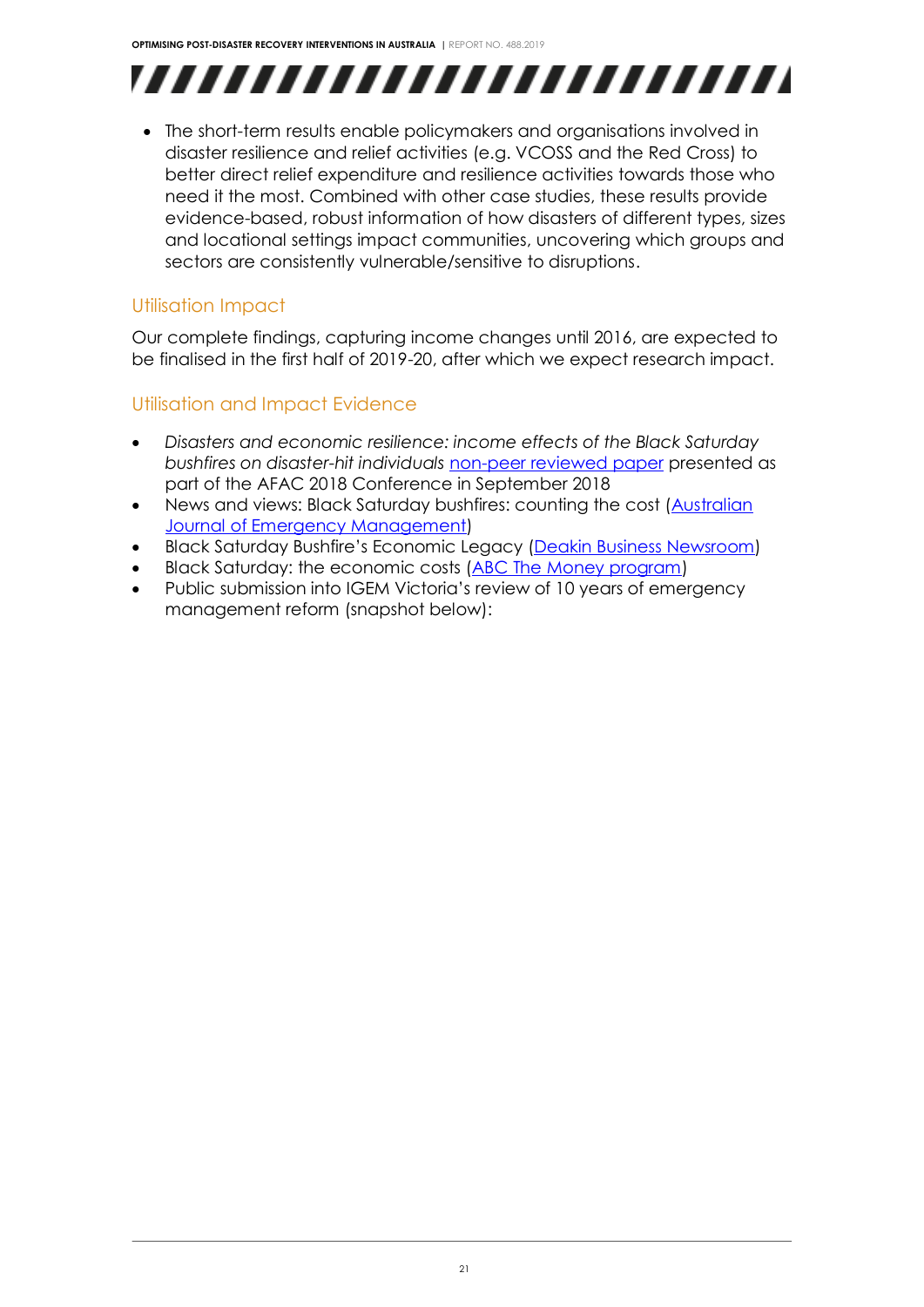



Monday, 1 October 2018

To whom it may concern,

RE: THEMATIC EXPLORATION OF TEN YEARS OF EMERGENCY MANAGEMENT REFORM

hk you for the opportunity to provide input into IGEM Victoria's review of emergency manage

Since 2014. Deakin University has conducted natural disasters research funded by the Bushfire and Natural Since 2014, Deakin University has conducted natural disasters research funded by the Bushfree and Natural<br>Hazards CRC (BNHCRC). Entitled "Optimising post-disaster recovery interventions in Australia", this pioneering<br>resea

Based on our experience to date in researching the Victorian bushfires and other project case studies, we<br>strongly recommend that the review thoroughly explore the following issues within the identified themes

| <b>Essential services and</b><br>meeting basic needs            | Tailoring relief support to the specific needs of vulnerable population                                                                                                                                                                                                                                                                                                                                                                                                                                                                                                                                                                                                                           |
|-----------------------------------------------------------------|---------------------------------------------------------------------------------------------------------------------------------------------------------------------------------------------------------------------------------------------------------------------------------------------------------------------------------------------------------------------------------------------------------------------------------------------------------------------------------------------------------------------------------------------------------------------------------------------------------------------------------------------------------------------------------------------------|
| within these areas                                              | We strongly support exploration of this theme. Our research has found significant evidence of different effects on<br>different socioeconomic groups: gender, age, employment status and sector, income grouping, and decision to<br>remain/leave bushfire affected areas. For example, we have found that individuals who migrated out of Victorian<br>bushfire affected areas had significantly higher income losses compared to overall losses incurred by individuals                                                                                                                                                                                                                         |
|                                                                 | The timing and extent of monetary assistance also appear to influence outcomes for different vulnerable groups.<br>For example, renters, who are already identified in natural hazard risk analysis research as being a vulnerable<br>cohort, had more severe income losses than home owners with a mortgage. We note VBAF housing-related<br>monetary assistance in the first eighteen months was predominantly directed towards home owners. There also<br>appears to have been a difficulty in identifying affected tenants quickly (due to real estate property closures and<br>privacy laws) which appears to have delayed direct fund distribution (including release of bonds on destroyed |
|                                                                 |                                                                                                                                                                                                                                                                                                                                                                                                                                                                                                                                                                                                                                                                                                   |
| Capacity, capability,<br>responsibility and service<br>delivery | properties) to renters, and urgent repairs being undertaken on bushfire affected rental properties.<br>Coordination and collaboration between agencies who respond to emergencies<br>and assist communities recover and rebuild                                                                                                                                                                                                                                                                                                                                                                                                                                                                   |
|                                                                 | We strongly support exploration of this theme. Every second counts to save lives, property, critical infrastructure,<br>economically significant assets/industries, and our environment. We believe that up-to-date information and<br>information sharing processes are crucial to effective coordination and collaboration between agencies. Based on<br>our experience in researching natural disasters, despite the extensive damage and costs of the Black Saturday<br>Bushfires, data remains fragmented across agencies. No single agency has been able to provide us with a                                                                                                               |
| <b>Faculty of Business and Law Deakin Business</b>              | <b>Burwood Campus,</b>                                                                                                                                                                                                                                                                                                                                                                                                                                                                                                                                                                                                                                                                            |

#### <span id="page-22-0"></span>**OUTPUT 2 – QLD FLOODS 2010-11 SHORT-TERM FINDINGS**

#### Output Description

The QLD Floods 2010-11 short-term findings models changes in the income of individuals residing in the flooded Brisbane River catchment area, by demographic and sectoral attributes, in the immediate months following the floods (up until 2011).

#### Extent of Use

The results have been shared with our end-user, Queensland Reconstruction Authority

#### Utilisation Potential

- The model assists decision-makers in discerning the short-term impacts of disasters on individuals, to enable better direction of income-generating activities in the immediate aftermath of disasters within a regional setting
- The model's use of public data (ABS Census) makes it accessible, robust and replicable by decision-makers outside of academic settings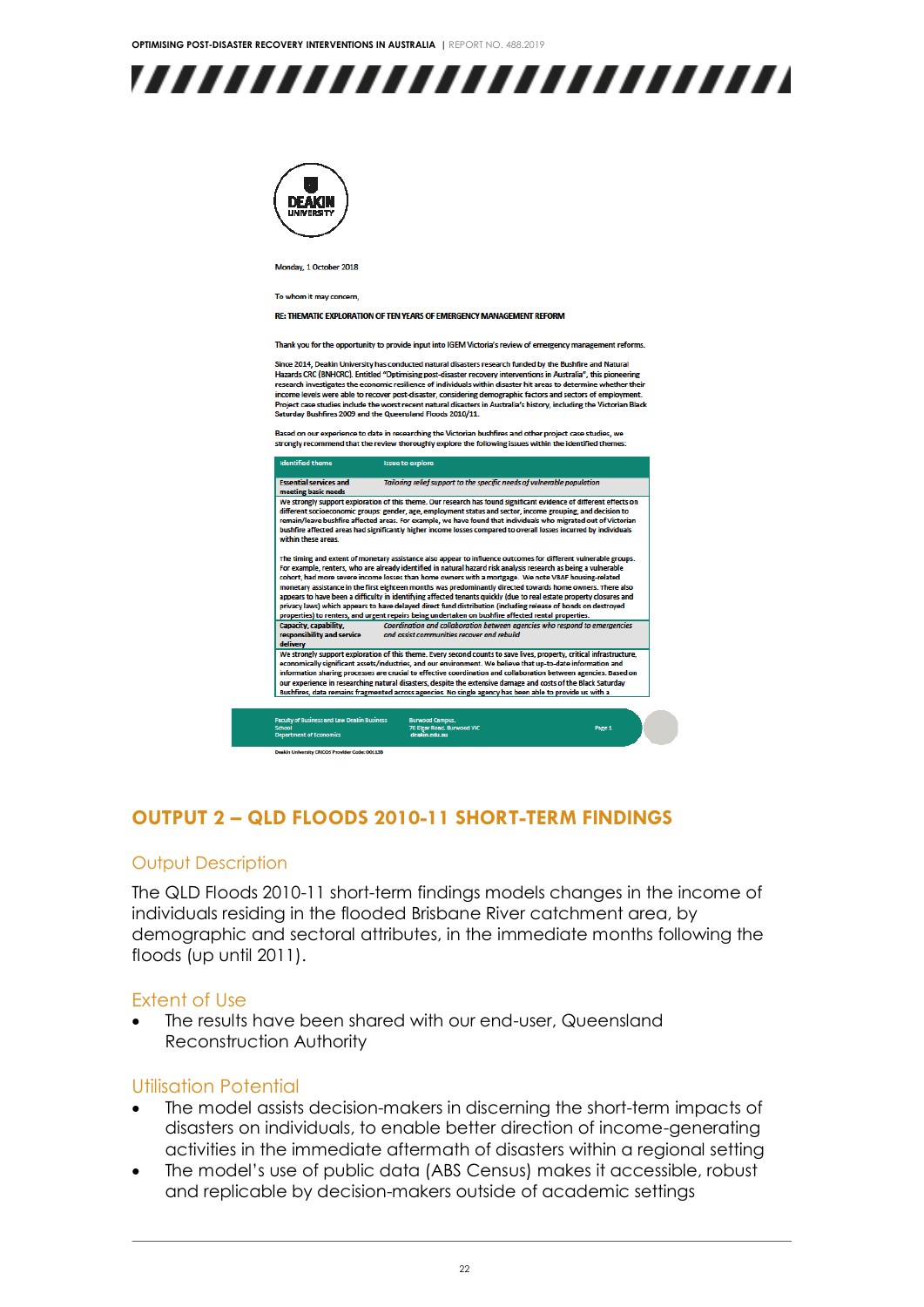

### Utilisation Impact

As the timing of the floods is quite close to the Census date (August 2011), the impact will be realised once we complete findings, capturing income changes until 2016, which are expected to be finalised in the first half of 2019-20.

#### Utilisation and Impact Evidence

Our complete findings, capturing income changes until 2016, are expected to be finalised in the first half of 2019-20, after which we expect research utilisation and impact.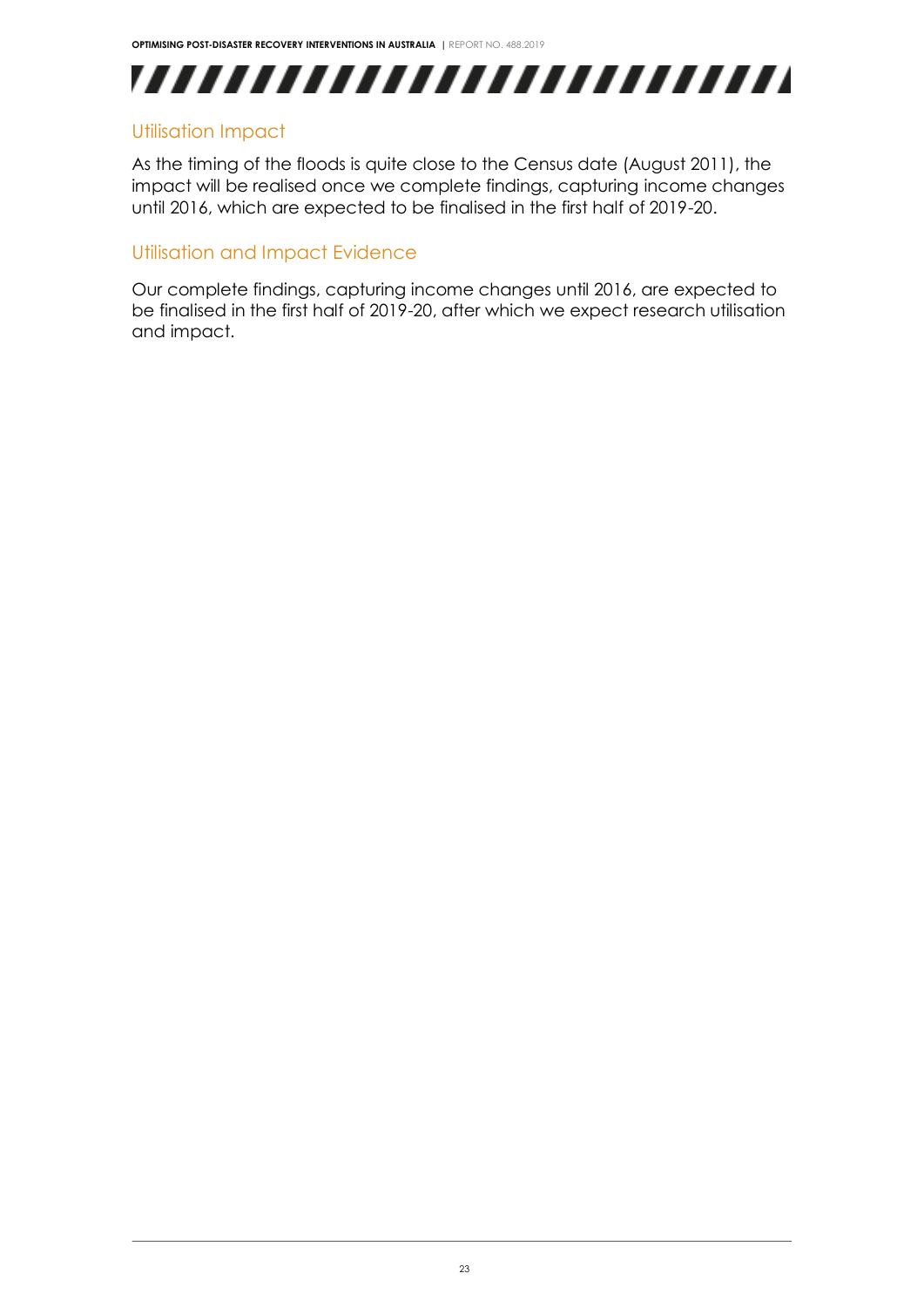### <span id="page-24-0"></span>**OUTPUT 3 – WA TOODYAY BUSHFIRE 2009 SHORT-TERM FINDINGS**

#### Output Description

The WA Toodyay short-term findings models changes in the income of individuals residing in the disaster-hit areas, by demographic and sectoral attributes, in the immediate years following the fires (up until 2011).

### Extent of Use

- Our end-user for this case study, OBRM, has shared these results within their wider team to consider in ongoing risk management projects (April 2019)
- Our non-peer reviewed paper, *Disaster and economic resilience in small regional communities: the case of Toodyay*, has been accepted and will be presented as part of the 12th Australasian Natural Hazards Management Conference in June 2019 (May 2019)

### Utilisation Potential

- The model assists decision-makers in discerning the short-term impacts of disasters on individuals, to enable better direction of income-generating activities in the immediate aftermath of disasters within a regional setting
- The model's use of public data (ABS Census) makes it accessible, robust and replicable by decision-makers outside of academic settings
- Our end-user, OBRM, considers that, with a warming and drying climate, and greater potential for these disasters, our findings could be useful to inform future investment strategies

#### Utilisation Impact

Our complete findings, capturing income changes until 2016, are expected to be finalised in the first half of 2019-20, after which we expect research utilisation and impact.

#### Utilisation and Impact Evidence

Our complete findings, capturing income changes until 2016, are expected to be finalised in the first half of 2019-20, after which we expect research utilisation and impact.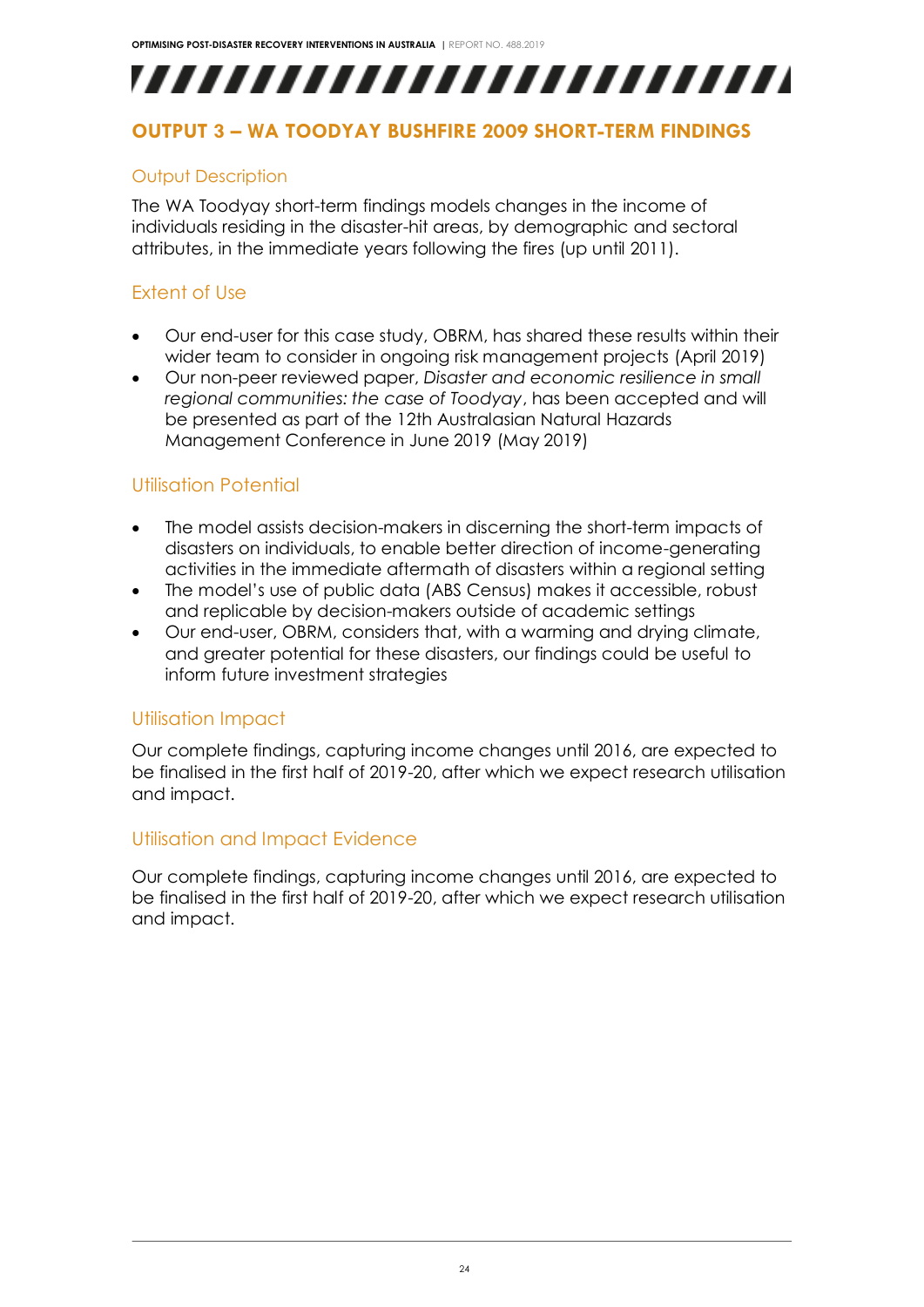## <span id="page-25-0"></span>**OUTPUT 4 – DEMOGRAPHIC PROFILING**

#### Output Description

For each case study, we provide some high-level demographic profiling and descriptive analysis of the disaster-affected areas.

The profiling utilises the ABS Census as the primary data source (in line with project methodology), at either a SA2 or local government area (LGA) level, depending on available information. It also relies on official government reports for disaster-related statistics.

The reports explore certain underlying socioeconomic characteristics, which natural disaster economic and emergency management literature suggest can affect a community's vulnerability to natural hazards, and thus its ability to prepare, respond and ultimately recover from disasters.

#### Extent of Use

• The demographic profiling has been forwarded to each of our end-users, complementing our short-term results findings, and providing a clearer understanding of the underlying reasons for some of our more curious findings.

#### Utilisation Potential

• For regional communities in particular, where there are challenges in obtaining sufficient sample size for statistical computations, our study reveals that detailed demographic profiling, using publicly available data, could be undertaken as part of disaster risk reduction exercises to help policy makers build disaster resilience and better direct post-recovery interventions to minimise disruptions to important income streams.

#### Utilisation Impact

Our complete findings, capturing income changes until 2016, are expected to be finalised in the first half of 2019-20, after which we expect research utilisation and impact.

#### Utilisation and Impact Evidence

Our complete findings, capturing income changes until 2016, are expected to be finalised in the first half of 2019-20, after which we expect research utilisation and impact.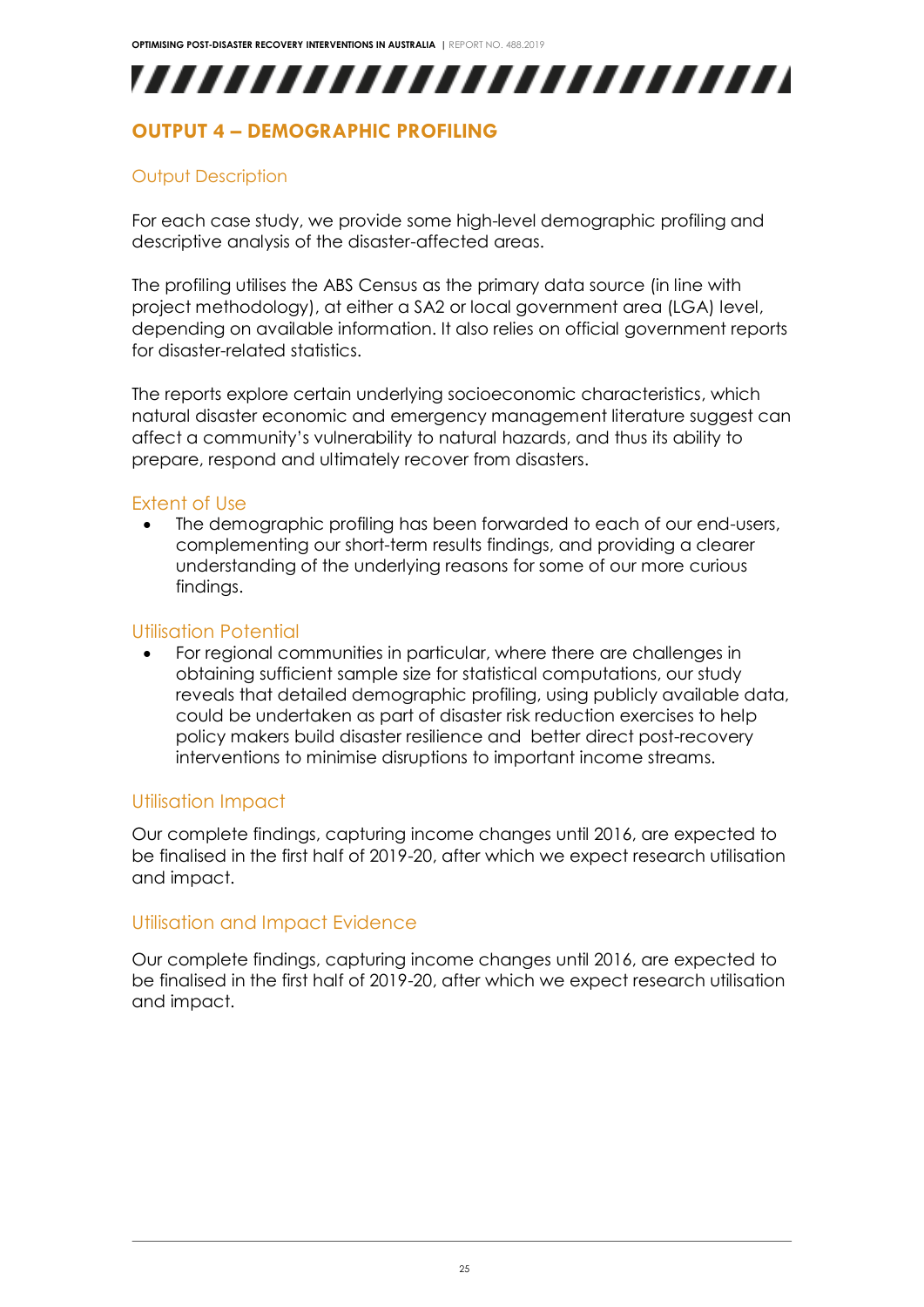# ,,,,,,,,,,,,,,,,,,,,,,,,,

# <span id="page-26-0"></span>**NEXT STEPS**

Looking ahead, we expect to complete our medium term modelling for all studies in the second half of 2019, and work with our end-users on developing policy briefs that contribute our knowledge on how Australia can enhance the economic resilience of its communities, and better direct recovery efforts to core income generating activities of disaster-hit areas.

In the coming year, we will also be progressing a number of working papers. These papers, while strictly outside the scope of our project, nevertheless have greatly benefited from and been informed by our BNHCRC research program methodology and learnings, underscoring the positive externalities that CRCs such as the BNHCRC effect on the quality and relevance of Australian research:

- Onder, Rahman, Ulubasoglu: *The Spillover Effects of Black Saturday Bushfires: A Network Approach*
- Onder, Rahman, Ulubasoglu: *Droughts and Crop Yield in Australia*
- Rahman, Anbarci, Ulubasoglu: *"Storm Autocracies": Islands as Natural Experiments*
- Rahman, Guven, Ulubasoglu: *Floods and Agricultural Productivity: Natural Field Experimental Evidence from Micro Plot-Level Data on Sri Lanka*.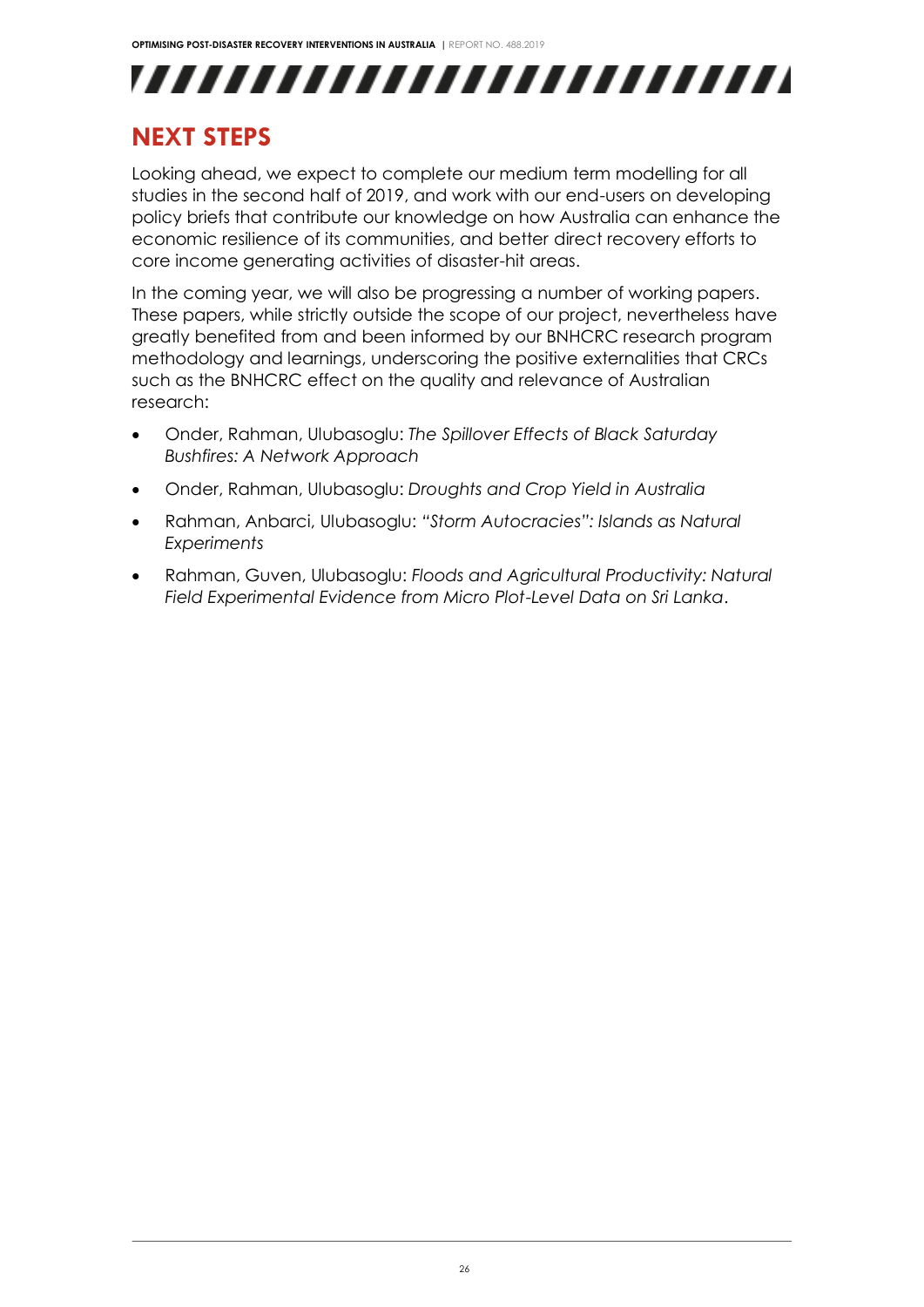## <span id="page-27-0"></span>**PUBLICATIONS LIST**

#### <span id="page-27-1"></span>**PEER REVIEWED JOURNAL ARTICLES**

- 1 Ulubasoglu M, Rahman MH, Önder Y, Chen Y, Rajabifard A, *Floods, bushfires and sectoral economic output in Australia, 1978-2014,* 2019: 1-23, Economic record, Chichester, Eng., C1.
- 2 Rahman MH*. Earthquakes don't kill, built environment does: Evidence from cross-country data*, Economic Modelling 201*8*; 70: 458–468.
- 3 Rahman MH, Anbarci N, Bhattacharya P, Ulubasoglu M, *Can Extreme Rainfall Trigger Democratic Change? The Role of Flood-Induced Corruption*, Public Choice, March 2017;171:331–358.
- <span id="page-27-2"></span>4 Rahman MH, Anbarci N, Bhattacharya P, Ulubasoglu M, *The Shocking Origins of Political Transitions? Evidence from Earthquakes*, Southern Economic Journal, January 2017;83: 796–823.

#### **CONFERENCE PAPERS**

#### **Refereed conference papers**

Rahman, M.H., M. Ulubasoglu, P. Bhattacharya, K. Potts, Y. Chen, M. Kalantari and A. Rajabifard (2015). "Natural Disasters and Economic Development: Evidence from Australia", Australian Conference of Economists, 7-10 July 2015, Brisbane.

#### **Non-Refereed Conference Papers**

- 2 Ulubasoglu, M. *Disasters and economic resilience: income effects of the Black Saturday bushfires on disaster-hit individuals*. AFAC18 (Bushfire and Natural Hazards CRC, 2018).Google Scholar BibTeX XML
- 3 Ulubasoglu M, Onder YK, Rahman MH, *Evaporative Heating: The Negative Income Effects of the Black Saturday Bushfires in Disaster-Hit Areas*, The 2018 Annual Conference of the Australasian Fire and Emergency Service Authorities Council, 5-8 September 2018, Perth.
- 4 Ulubasoglu M, Rahman MH, *Unpacking the Sectoral Income Effects of Natural Disasters: Evidence from the 2010-11 Queensland Floods*, The 2017 Annual Conference of the Australasian Fire and Emergency Service Authorities Council, , 3-5 September 2017, Sydney.
- 5 Rahman MH, Chen Y, Potts K, Bhattachary P, Rajabifard A, Ulubasoglu M, Kalantari M, *Bringing hazard and economic modellers together: A spatial platform for damage and losses visualisation*, 2015, Research proceedings from the Bushfire and Natural Hazards CRC and AFAC conference, Report No. 2015.084, Adelaide.
- 6 Rajabifard A, Ulubasoglu M, Potts K, Rahman MH, Kalantari M, Bhattacharya P. "*A pre-disaster multi-hazard damage and economic loss estimation model for Australia*", The 2014 Annual Conference of the Australasian Fire and Emergency Service Authorities Council, 2-5 Sep 2014 Wellington.

#### <span id="page-27-3"></span>**OTHER**

- 1 Ulubasoglu M, Beaini F, *Black Saturday bushfires: counting the cost*, Australian Journal of Emergency Management, 2019:5–6.
- 2 Beaini F, Ulubasoglu M, *Demographic profiling:* Toodyay Bushfire 2009 case study, Bushfire and Natural Hazards CRC, 2019.
- 3 Beaini F, Ulubasoglu M, *Demographic profiling: Victorian bushfires 2009 case study*, Bushfire and Natural Hazards CRC, 2018[, https://www.bnhcrc.com.au/node/5214.](https://www.bnhcrc.com.au/node/5214)
- 4 Beaini F, Ulubasoglu M, *Demographic profiling: Queensland Floods 2010-11 case study*, Bushfire and Natural Hazards CRC, 2018.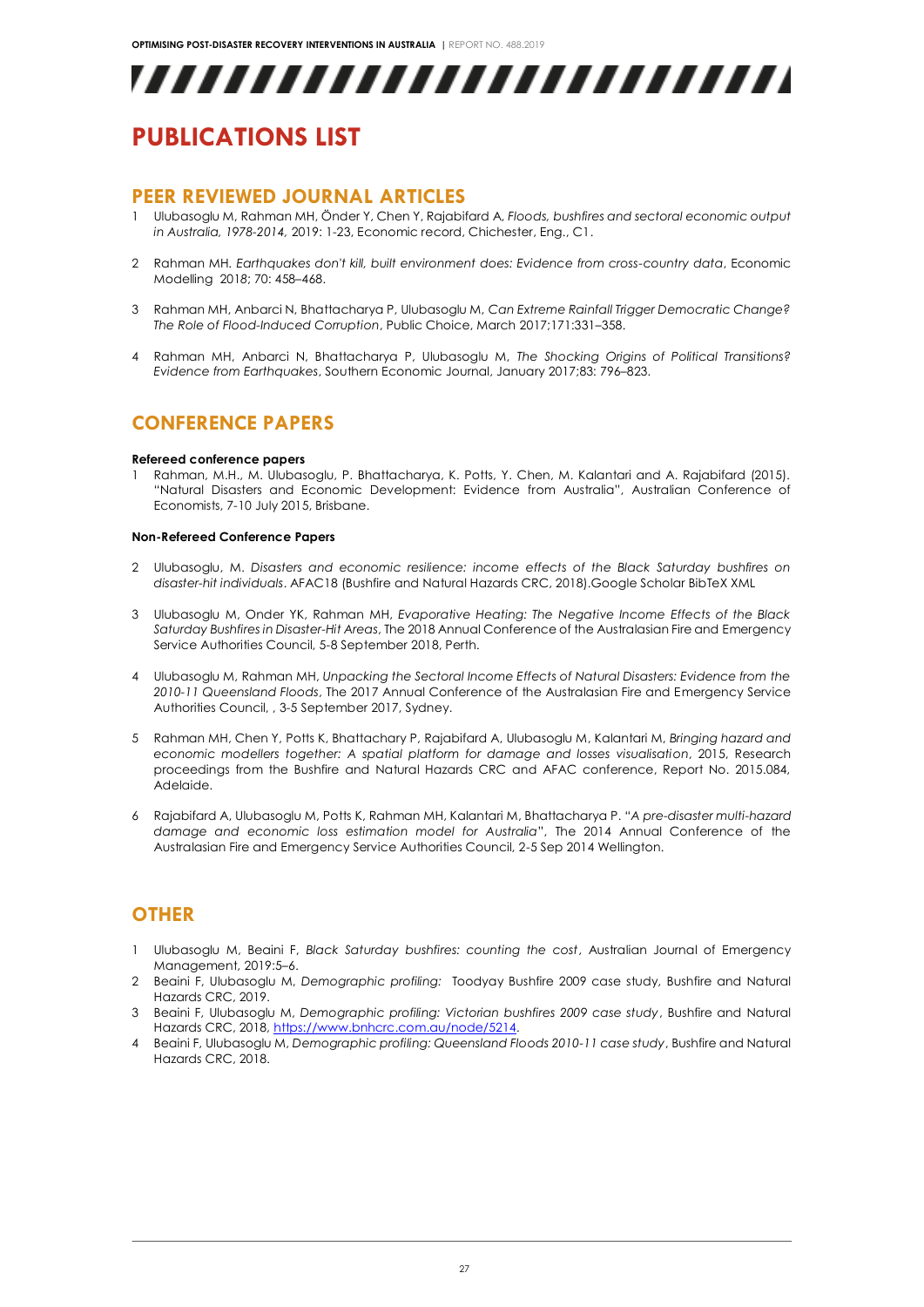# <span id="page-28-0"></span>**TEAM MEMBERS**

The project team consists of many stakeholders from a range of organisations. As a BNHCRC project, these stakeholders are categorised into the two groups: researchers, and end user state government agencies responsible or involved in natural disaster policymaking.

## <span id="page-28-1"></span>**RESEARCH TEAM**

#### **Professor Mehmet Ulubasoglu – Project lead**

Professor Mehmet Ulubasoglu is the Head of the Department of Economics and the Director of the Centre for Energy, the Environment and Natural Disasters at Deakin University. Professor Ulubasoglu is one of Australia's foremost experts on the economic impacts of natural disasters, with many years' experience working on these questions with governments in Australia, through his work with the Bushfire and Natural Hazards Cooperative Research Centre, and in South-East Asia with the Asia Disaster Preparedness Centre.

His current BNHCRC research project "Optimising post- disaster recovery interventions in Australia" project fills a major gap by estimating economic impacts of several Australian natural disasters on economic sectors and vulnerable groups.

He has published extensively in leading international journals, including the Review of Economics and Statistics, Journal of Development Economics, American Journal of Agricultural Economics, European Economic Review, and American Journal of Political Science.

#### **Ms Farah Beaini – Research fellow**

Farah Beaini is a Research Fellow in the Department of Economics at Deakin University, and the Industry Program and Research Coordinator at the Deakin Business School's Centre for Energy, the Environment and Natural Disasters.

Farah brings a wealth of stakeholder engagement and project management experience from her previous state and Commonwealth government roles in digital transformation, service delivery, administrative law and economic research. As part of the BNHCRC project, Farah oversees the stakeholder management and end-user engagement as the project matures and develops policy briefs. Farah has led research into the demographic profiles of disaster-hit communities, to provide a richer context to the project's research findings.

#### **Other**

In addition to the core research team, there are a number of casual members who contribute valuably to the project by working on the ArcGIS, statistical programming, and performing regressions as part of the ABS visits.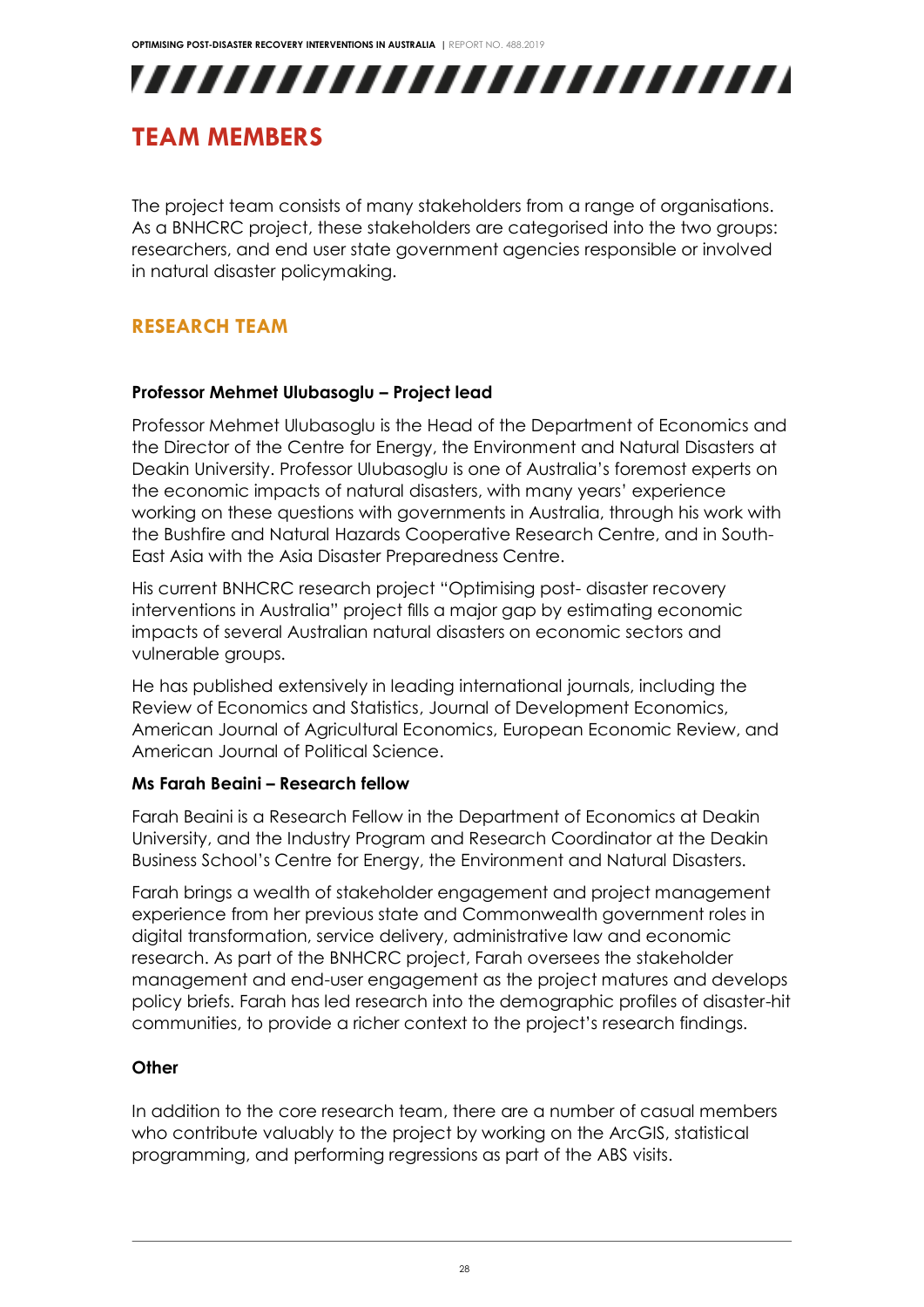///////////////////////////////

## <span id="page-29-0"></span>**END-USERS**

This project currently has a total of 6 end users across government:

- Emergency Management Australia, Department of Home Affairs
- Department for Environment and Water, South Australia
- Queensland Reconstruction Authority
- Western Australian Office of Bushfire Risk Management (Department of Fire and Emergency Services)
- Department of Environment, Land, Water & Planning, Victoria
- Inspector General of Emergency Management, Victoria
- Emergency Management Victoria

The end users extend their support to the research team in delivering the assigned outcomes of the project.